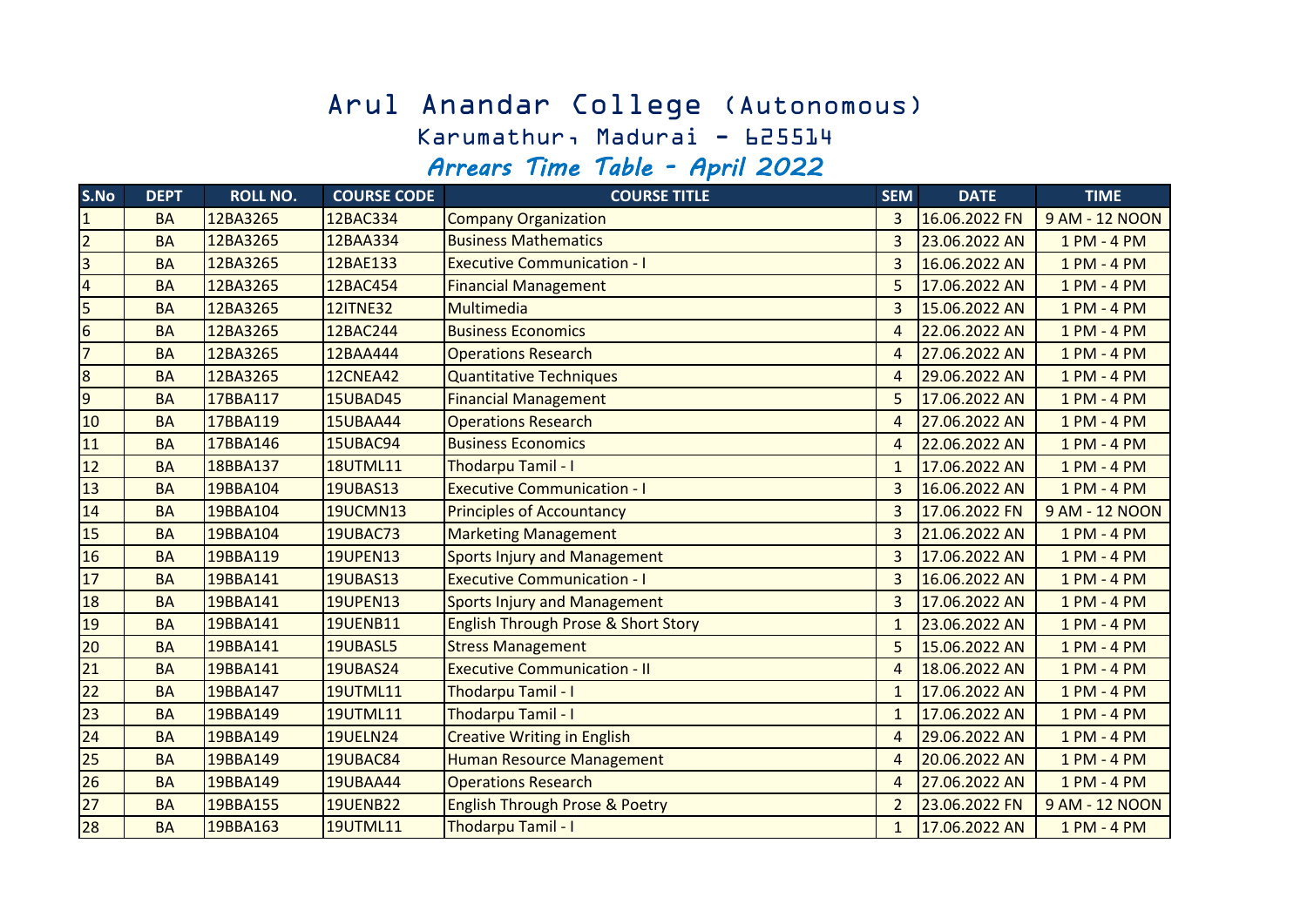| S.No | <b>DEPT</b> | <b>ROLL NO.</b> | <b>COURSE CODE</b> | <b>COURSE TITLE</b>                            | <b>SEM</b>     | <b>DATE</b>   | <b>TIME</b>    |
|------|-------------|-----------------|--------------------|------------------------------------------------|----------------|---------------|----------------|
| 29   | <b>BA</b>   | 20BBA168        | 19UBAA11           | <b>Basic Financial Accounting</b>              | $\mathbf{1}$   | 17.06.2022 AN | 1 PM - 4 PM    |
| 30   | <b>BA</b>   | 20BBA168        | <b>19UTLN13</b>    | <b>Kristavamum Tamilum</b>                     | $\overline{3}$ | 15.06.2022 AN | 1 PM - 4 PM    |
| 31   | <b>BA</b>   | 20BBA168        | <b>19UTML22</b>    | <b>Thodarpu Tamil - II</b>                     | $\overline{2}$ | 21.06.2022 FN | 9 AM - 12 NOON |
| 32   | <b>BA</b>   | 21BBA119        | <b>19UENB11</b>    | <b>English Through Prose &amp; Short Story</b> | 1              | 23.06.2022 AN | 1 PM - 4 PM    |
| 33   | <b>BA</b>   | 21BBA141        | <b>19UTML11</b>    | Thodarpu Tamil - I                             | 1              | 17.06.2022 AN | 1 PM - 4 PM    |
| 34   | <b>CH</b>   | <b>18CHE120</b> | <b>18UENB33</b>    | <b>English Through Literature - I</b>          | $\overline{3}$ | 21.06.2022 AN | 1 PM - 4 PM    |
| 35   | <b>CH</b>   | <b>18CHE120</b> | <b>18UMAB22</b>    | <b>Allied Mathematics - II</b>                 | $\overline{2}$ | 30.06.2022 FN | 9 AM - 12 NOON |
| 36   | <b>CH</b>   | <b>18CHE120</b> | 15UPYB44           | <b>Allied Physics - II</b>                     | $\overline{4}$ | 18.06.2022 AN | 1 PM - 4 PM    |
| 37   | <b>CH</b>   | <b>18CHE120</b> | <b>18UENB44</b>    | English Through Literature - II                | $\overline{A}$ | 22.06.2022 AN | 1 PM - 4 PM    |
| 38   | <b>CH</b>   | <b>18CHE120</b> | 18UCHD06           | <b>Inorganic Chemistry - III</b>               | 6              | 27.06.2022 FN | 9 AM - 12 NOON |
| 39   | <b>CH</b>   | <b>19CHE117</b> | 19USBE11           | <b>Office Automation and Design</b>            | $\mathbf{1}$   | 16.06.2022 AN | 1 PM - 4 PM    |
| 40   | <b>CH</b>   | <b>19CHE117</b> | <b>19UMAB11</b>    | <b>Allied Mathematics - I</b>                  | $\mathbf{1}$   | 15.06.2022 FN | 9 AM - 12 NOON |
| 41   | <b>CM</b>   | 11CM3188        | SCO4033            | <b>Business Management</b>                     | $\overline{4}$ | 24.06.2022 AN | 1 PM - 4 PM    |
| 42   | <b>CM</b>   | 14CM3147        | 13CMC154           | <b>International Business</b>                  | 5              | 17.06.2022 FN | 9 AM - 12 NOON |
| 43   | <b>CM</b>   | 14CM3147        | <b>14UELN24</b>    | <b>English for Employability</b>               | 4              | 29.06.2022 AN | 1 PM - 4 PM    |
| 44   | <b>CM</b>   | 14CM3147        | 12CMC662           | <b>Human Resource Management</b>               | 6              | 27.06.2022 FN | 9 AM - 12 NOON |
| 45   | <b>CM</b>   | 14CM3147        | 12CMC365           | <b>Income Tax: Law and Practice</b>            | 6              | 20.06.2022 FN | 9 AM - 12 NOON |
| 46   | <b>CM</b>   | 14CM3187        | 12CMC135           | <b>Partnership Accounts</b>                    | 3              | 16.06.2022 FN | 9 AM - 12 NOON |
| 47   | <b>CM</b>   | 14CM3187        | 12CMC465           | <b>Management Accounting</b>                   | 6              | 22.06.2022 FN | 9 AM - 12 NOON |
| 48   | <b>CM</b>   | 16COM141        | 15UCMD35           | <b>Auditing</b>                                | 5              | 16.06.2022 FN | 9 AM - 12 NOON |
| 49   | <b>CM</b>   | 16COM141        | <b>15UCMD45</b>    | <b>International Business</b>                  | 5              | 17.06.2022 FN | 9 AM - 12 NOON |
| 50   | <b>CM</b>   | 16COM159        | <b>15UELN13</b>    | <b>Business English</b>                        | 3              | 15.06.2022 AN | 1 PM - 4 PM    |
| 51   | <b>CM</b>   | 16COM159        | 15UCMC53           | <b>Partnership Accounts</b>                    | 3              | 16.06.2022 FN | 9 AM - 12 NOON |
| 52   | <b>CM</b>   | 16COM159        | <b>15UCMC21</b>    | <b>Computer Fundamentals</b>                   | $\mathbf{1}$   | 16.06.2022 AN | 1 PM - 4 PM    |
| 53   | <b>CM</b>   | 16COM159        | 15UCMC63           | <b>Information Technology</b>                  | $\overline{3}$ | 17.06.2022 AN | 1 PM - 4 PM    |
| 54   | <b>CM</b>   | 16COM159        | 15UCMC73           | <b>Practical Banking</b>                       | $\overline{3}$ | 21.06.2022 AN | 1 PM - 4 PM    |
| 55   | <b>CM</b>   | 16COM159        | 15UCMD04           | <b>Business Management</b>                     | $\overline{4}$ | 24.06.2022 AN | 1 PM - 4 PM    |
| 56   | <b>CM</b>   | 16COM159        | 15UCMC84           | <b>Corporate Accounting</b>                    | $\overline{4}$ | 20.06.2022 AN | 1 PM - 4 PM    |
| 57   | <b>CM</b>   | 16COM159        | 15UCMC94           | E - Commerce                                   | $\overline{4}$ | 22.06.2022 AN | 1 PM - 4 PM    |
| 58   | <b>CM</b>   | 16COM159        | 15UCMC32           | <b>Financial Accounting - II</b>               | $\overline{2}$ | 25.06.2022 FN | 9 AM - 12 NOON |
| 59   | <b>CM</b>   | 16COM159        | 15UCMA22           | <b>Marketing</b>                               | $\overline{2}$ | 30.06.2022 FN | 9 AM - 12 NOON |
| 60   | <b>CM</b>   | 17COM104        | 15UCMC53           | <b>Partnership Accounts</b>                    | $\overline{3}$ | 16.06.2022 FN | 9 AM - 12 NOON |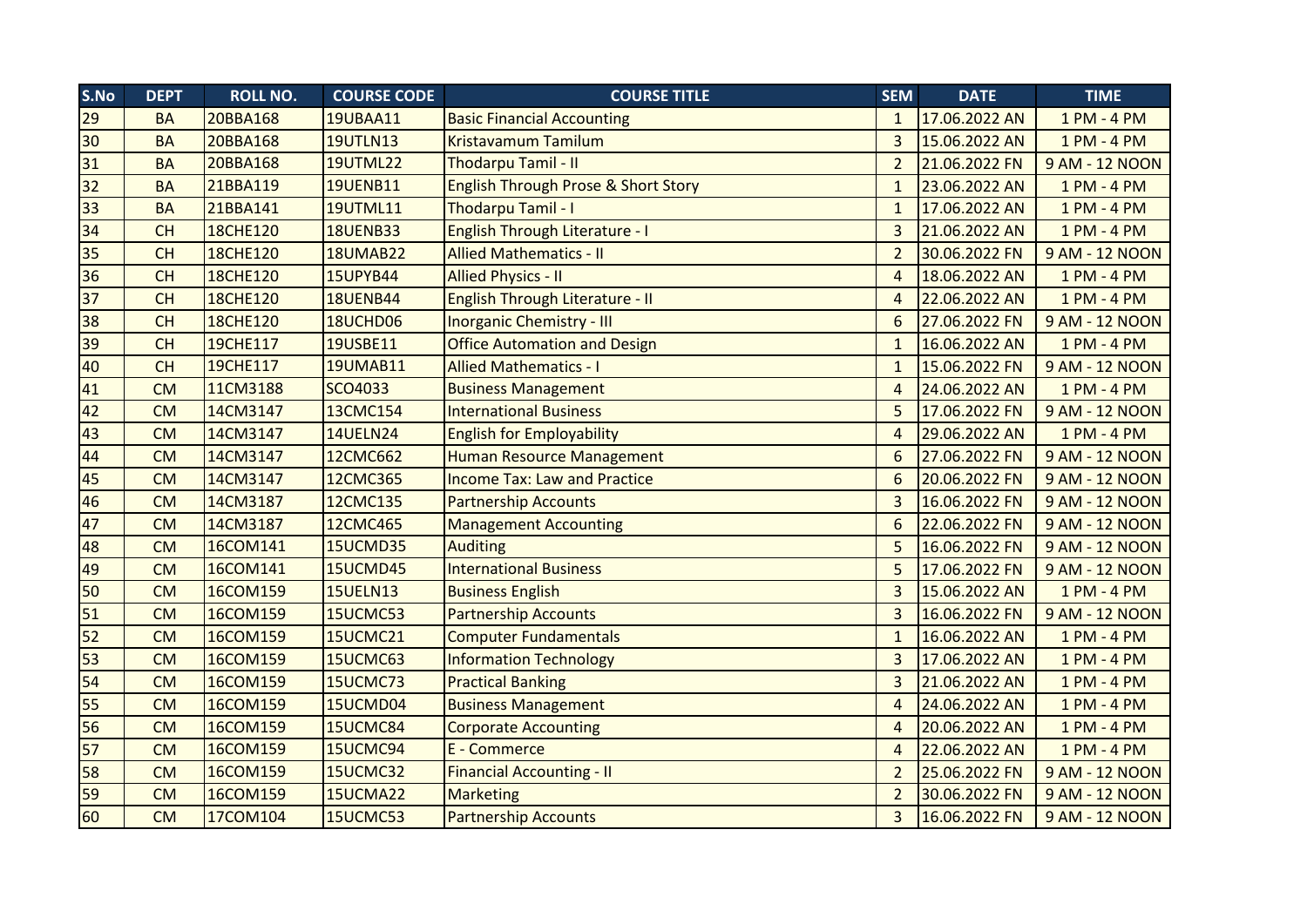| S.No | <b>DEPT</b> | <b>ROLL NO.</b> | <b>COURSE CODE</b> | <b>COURSE TITLE</b>                              | <b>SEM</b>             | <b>DATE</b>   | <b>TIME</b>    |
|------|-------------|-----------------|--------------------|--------------------------------------------------|------------------------|---------------|----------------|
| 61   | <b>CM</b>   | 17COM154        | 15UCMD25           | <b>Programming with Java Theory</b>              | 5                      | 16.06.2022 AN | 1 PM - 4 PM    |
| 62   | <b>CM</b>   | 18COM136        | <b>18UCMC11</b>    | <b>Financial Accounting - I</b>                  | $\mathbf{1}$           | 17.06.2022 FN | 9 AM - 12 NOON |
| 63   | <b>CM</b>   | 18COM136        | <b>18UTML11</b>    | Thodarpu Tamil - I                               | $\mathbf{1}$           | 17.06.2022 AN | 1 PM - 4 PM    |
| 64   | CM          | 18COM136        | <b>18UENB11</b>    | English Through Prose & Short Story              | $\mathbf{1}$           | 23.06.2022 AN | 1 PM - 4 PM    |
| 65   | <b>CM</b>   | 18COM136        | <b>18UCMC32</b>    | <b>Financial Accounting - II</b>                 | $\overline{2}$         | 25.06.2022 FN | 9 AM - 12 NOON |
| 66   | <b>CM</b>   | 19COM105        | 19UCMC42           | <b>Business Application Programming - Theory</b> | $\overline{2}$         | 28.06.2022 FN | 9 AM - 12 NOON |
| 67   | <b>CM</b>   | 19COM105        | <b>19UENB22</b>    | <b>English Through Prose &amp; Poetry</b>        | $\overline{2}$         | 23.06.2022 FN | 9 AM - 12 NOON |
| 68   | <b>CM</b>   | 19COM105        | <b>19UTLN24</b>    | <b>Potti Thervugalil Tamil</b>                   | $\boldsymbol{\Lambda}$ | 29.06.2022 AN | 1 PM - 4 PM    |
| 69   | <b>CM</b>   | 19COM137        | <b>19UCMC21</b>    | <b>Computer Fundamentals</b>                     | $\mathbf{1}$           | 16.06.2022 AN | 1 PM - 4 PM    |
| 70   | <b>CM</b>   | 19COM137        | <b>19UCMC11</b>    | <b>Financial Accounting - I</b>                  | $\mathbf{1}$           | 17.06.2022 FN | 9 AM - 12 NOON |
| 71   | <b>CM</b>   | 19COM137        | <b>19UCMA11</b>    | <b>Fundamentals of Commerce and Economics</b>    | $\mathbf{1}$           | 16.06.2022 FN | 9 AM - 12 NOON |
| 72   | <b>CM</b>   | 19COM137        | <b>19UENB11</b>    | English Through Prose & Short Story              | $\mathbf{1}$           | 23.06.2022 AN | 1 PM - 4 PM    |
| 73   | <b>CM</b>   | 19COM163        | <b>19UCMC11</b>    | <b>Financial Accounting - I</b>                  | $\mathbf{1}$           | 17.06.2022 FN | 9 AM - 12 NOON |
| 74   | <b>CM</b>   | 19COM205        | <b>19UTML11</b>    | Thodarpu Tamil - I                               | $\mathbf{1}$           | 17.06.2022 AN | 1 PM - 4 PM    |
| 75   | CM          | 19COM205        | <b>19UTML22</b>    | <b>Thodarpu Tamil - II</b>                       | $\overline{2}$         | 21.06.2022 FN | 9 AM - 12 NOON |
| 76   | <b>CM</b>   | 19COM215        | <b>19UCMC21</b>    | <b>Computer Fundamentals</b>                     | $\mathbf{1}$           | 16.06.2022 AN | 1 PM - 4 PM    |
| 77   | CM          | 19COM215        | <b>19UCMA11</b>    | <b>Fundamentals of Commerce and Economics</b>    | $\mathbf{1}$           | 16.06.2022 FN | 9 AM - 12 NOON |
| 78   | <b>CM</b>   | 19COM215        | <b>19UTML22</b>    | <b>Thodarpu Tamil - II</b>                       | $\overline{2}$         | 21.06.2022 FN | 9 AM - 12 NOON |
| 79   | CM          | 19COM217        | <b>19UCMC73</b>    | <b>Practical Banking</b>                         | $\overline{3}$         | 21.06.2022 AN | 1 PM - 4 PM    |
| 80   | CM          | 19COM217        | <b>19UITN13</b>    | <b>Image Editing Tools</b>                       | $\overline{3}$         | 15.06.2022 AN | 1 PM - 4 PM    |
| 81   | <b>CM</b>   | 19COM217        | <b>19UELN24</b>    | <b>Creative Writing in English</b>               | $\boldsymbol{\Lambda}$ | 29.06.2022 AN | 1 PM - 4 PM    |
| 82   | <b>CM</b>   | 19COM217        | <b>19UCMS24</b>    | Development of Entrepreneurship                  | $\boldsymbol{\Lambda}$ | 18.06.2022 AN | 1 PM - 4 PM    |
| 83   | <b>CM</b>   | 19COM228        | <b>19UCMS13</b>    | <b>Executive Communication</b>                   | $\overline{3}$         | 16.06.2022 FN | 9 AM - 12 NOON |
| 84   | <b>CM</b>   | 19COM228        | 19UCMC63           | <b>Information Technology</b>                    | $\overline{3}$         | 17.06.2022 AN | 1 PM - 4 PM    |
| 85   | <b>CM</b>   | 19COM228        | <b>19UCMC73</b>    | <b>Practical Banking</b>                         | $\overline{3}$         | 21.06.2022 AN | 1 PM - 4 PM    |
| 86   | <b>CM</b>   | 19COM228        | <b>19UCMC11</b>    | <b>Financial Accounting - I</b>                  | $\overline{1}$         | 17.06.2022 FN | 9 AM - 12 NOON |
| 87   | <b>CM</b>   | 19COM247        | <b>19UCMC21</b>    | <b>Computer Fundamentals</b>                     | $\mathbf{1}$           | 16.06.2022 AN | 1 PM - 4 PM    |
| 88   | CM          | 19COM247        | <b>19UPCN13</b>    | Soft Skills                                      | $\overline{3}$         | 15.06.2022 AN | 1 PM - 4 PM    |
| 89   | <b>CM</b>   | 19COM247        | <b>19UCMA11</b>    | <b>Fundamentals of Commerce and Economics</b>    | $\mathbf{1}$           | 16.06.2022 FN | 9 AM - 12 NOON |
| 90   | <b>CM</b>   | 19COM251        | <b>19UTML11</b>    | Thodarpu Tamil - I                               | $\mathbf{1}$           | 17.06.2022 AN | 1 PM - 4 PM    |
| 91   | <b>CM</b>   | 19COM256        | <b>19UTML11</b>    | Thodarpu Tamil - I                               | $\mathbf{1}$           | 17.06.2022 AN | 1 PM - 4 PM    |
| 92   | CM          | 19COM256        | <b>19UENB11</b>    | English Through Prose & Short Story              | $\mathbf{1}$           | 23.06.2022 AN | 1 PM - 4 PM    |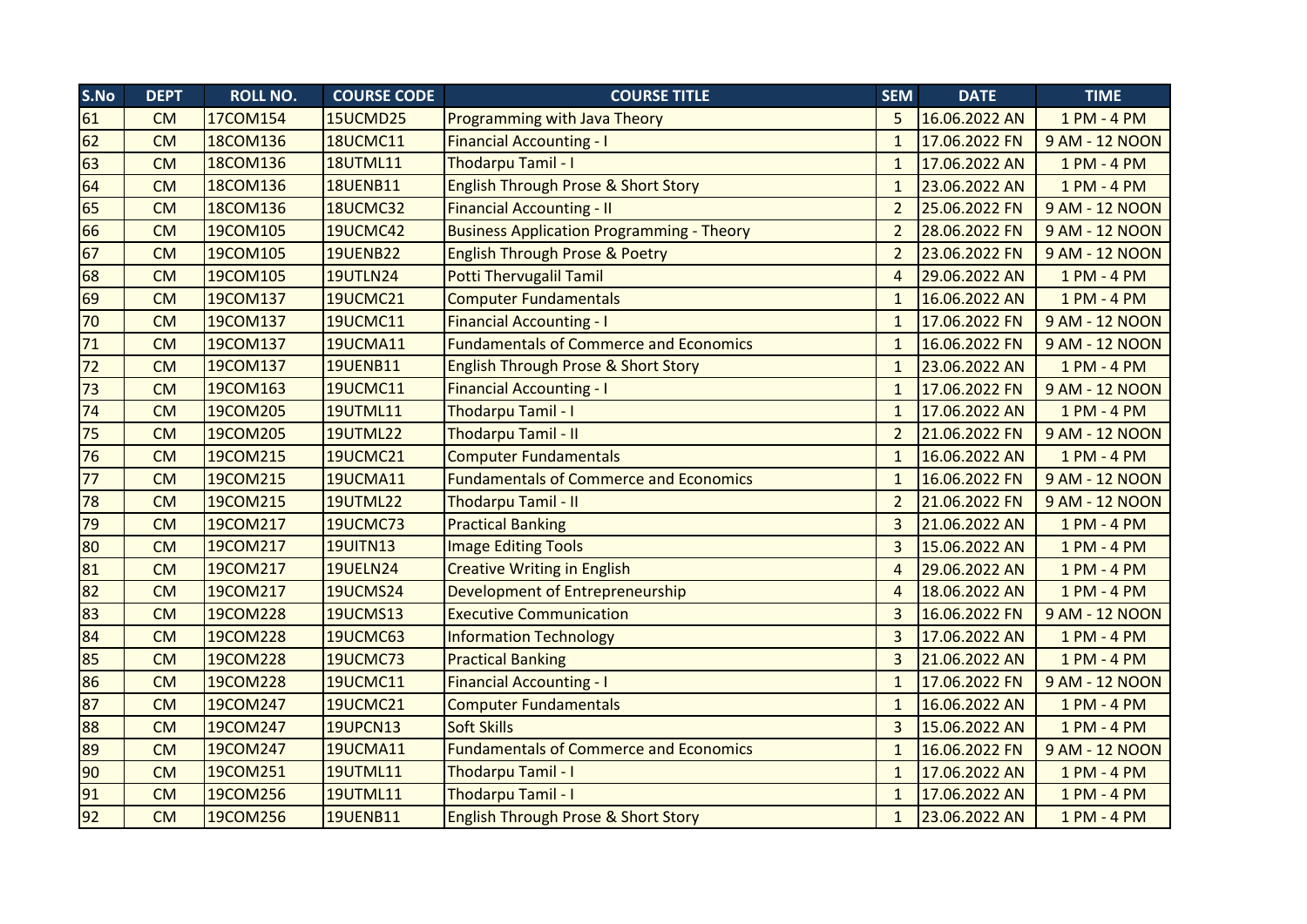| S.No | <b>DEPT</b> | <b>ROLL NO.</b> | <b>COURSE CODE</b> | <b>COURSE TITLE</b>                                | <b>SEM</b>     | <b>DATE</b>   | <b>TIME</b>    |
|------|-------------|-----------------|--------------------|----------------------------------------------------|----------------|---------------|----------------|
| 93   | <b>CM</b>   | 19COM256        | <b>19UCMA22</b>    | Marketing                                          | $\overline{2}$ | 30.06.2022 FN | 9 AM - 12 NOON |
| 94   | <b>CM</b>   | 19COM256        | <b>19UTML22</b>    | Thodarpu Tamil - II                                | $\overline{2}$ | 21.06.2022 FN | 9 AM - 12 NOON |
| 95   | <b>CM</b>   | 21COM253        | <b>19UCMC21</b>    | <b>Computer Fundamentals</b>                       | $\mathbf{1}$   | 16.06.2022 AN | 1 PM - 4 PM    |
| 96   | CS          | 13CS3650        | 12CSC355           | <b>RDBMS Theory</b>                                | 5              | 15.06.2022 AN | 1 PM - 4 PM    |
| 97   | CS          | 13CS3650        | 12CSC255           | Software Engineering and Project Proposal          | 5              | 16.06.2022 FN | 9 AM - 12 NOON |
| 98   | CS          | 13CS3650        | 12CSC154           | <b>Computer Graphics</b>                           | 5              | 17.06.2022 AN | 1 PM - 4 PM    |
| 99   | CS          | 13CS3650        | 12CSA114           | <b>Digital Principles</b>                          | $\mathbf{1}$   | 17.06.2022 FN | 9 AM - 12 NOON |
| 100  | CS          | 13CS3650        | 12CSE153           | <b>Operations Research</b>                         | 5              | 16.06.2022 AN | 1 PM - 4 PM    |
| 101  | CS          | 19CSC125        | 19UCSC11           | Programming in C                                   | $\mathbf{1}$   | 16.06.2022 FN | 9 AM - 12 NOON |
| 102  | CS          | 19CSC125        | <b>19UENB11</b>    | <b>English Through Prose &amp; Short Story</b>     | $\mathbf{1}$   | 23.06.2022 AN | 1 PM - 4 PM    |
| 103  | CS          | 19CSC164        | <b>19UCSD05</b>    | <b>Mobile Computing</b>                            | 5              | 17.06.2022 FN | 9 AM - 12 NOON |
| 104  | CS          | 19CSC164        | <b>19UCSC95</b>    | <b>Computer Graphics</b>                           | 5              | 17.06.2022 AN | 1 PM - 4 PM    |
| 105  | CS          | 19CSC164        | <b>19UCSD15</b>    | <b>Dot NET Programming</b>                         | 5              | 23.06.2022 AN | 1 PM - 4 PM    |
| 106  | CS          | 19CSC164        | <b>19UCSD25</b>    | <b>Network Security and Cryptography</b>           | 5              | 16.06.2022 FN | 9 AM - 12 NOON |
| 107  | <b>EC</b>   | 17ECO116        | 15UECA11           | <b>Marketing Management</b>                        | $\mathbf{1}$   | 21.06.2022 AN | 1 PM - 4 PM    |
| 108  | EC          | 17ECO116        | 15UECA22           | Demography                                         | $\overline{2}$ | 30.06.2022 FN | 9 AM - 12 NOON |
| 109  | <b>EC</b>   | 17ECO116        | 15UECC42           | <b>Economic Statistics - II</b>                    | $\overline{2}$ | 28.06.2022 FN | 9 AM - 12 NOON |
| 110  | EC          | 17ECO142        | 15USBZ15           | <b>Computer Fundamentals and Office Automation</b> | 5              | 17.06.2022 FN | 9 AM - 12 NOON |
| 111  | <b>EC</b>   | 18ECO135        | 15UECA22           | Demography                                         | $\overline{2}$ | 30.06.2022 FN | 9 AM - 12 NOON |
| 112  | EC          | 18ECO135        | <b>18UENB22</b>    | <b>English Through Prose &amp; Poetry</b>          | $\overline{2}$ | 23.06.2022 FN | 9 AM - 12 NOON |
| 113  | <b>EC</b>   | 18ECO135        | 15UECC32           | Micro Economics - II                               | $\overline{2}$ | 25.06.2022 FN | 9 AM - 12 NOON |
| 114  | <b>EC</b>   | 18ECO135        | <b>18UTAL22</b>    | <b>Theiva Tamil</b>                                | $\overline{2}$ | 21.06.2022 FN | 9 AM - 12 NOON |
| 115  | EC          | 18ECO164        | <b>19UNCN24</b>    | <b>National Cadet Corps</b>                        | $\overline{4}$ | 29.06.2022 AN | 1 PM - 4 PM    |
| 116  | <b>EC</b>   | 18ECO165        | <b>15UECC11</b>    | <b>Micro Economics - I</b>                         | $\mathbf{1}$   | 16.06.2022 AN | 1 PM - 4 PM    |
| 117  | <b>EC</b>   | 18ECO165        | <b>15UPCN13</b>    | <b>Soft Skills</b>                                 | $\overline{3}$ | 15.06.2022 AN | 1 PM - 4 PM    |
| 118  | EC          | 18ECO165        | <b>18UENB33</b>    | <b>English Through Literature - I</b>              | 3              | 21.06.2022 AN | 1 PM - 4 PM    |
| 119  | EC          | 18ECO165        | <b>18UENB11</b>    | <b>English Through Prose &amp; Short Story</b>     | $\mathbf{1}$   | 23.06.2022 AN | 1 PM - 4 PM    |
| 120  | <b>EC</b>   | 18ECO165        | 15UECC32           | <b>Micro Economics - II</b>                        | $\overline{2}$ | 25.06.2022 FN | 9 AM - 12 NOON |
| 121  | EC          | 18ECO165        | <b>18UTAL22</b>    | <b>Theiva Tamil</b>                                | $\overline{2}$ | 21.06.2022 FN | 9 AM - 12 NOON |
| 122  | <b>EC</b>   | 19ECO103        | <b>19UECA11</b>    | <b>Economic Statistics - I</b>                     | $\mathbf{1}$   | 21.06.2022 AN | 1 PM - 4 PM    |
| 123  | EC          | 19ECO103        | <b>19UECC42</b>    | <b>Macro Economics - II</b>                        | $\overline{2}$ | 28.06.2022 FN | 9 AM - 12 NOON |
| 124  | <b>EC</b>   | 19ECO103        | <b>19UECC32</b>    | <b>Micro Economics - II</b>                        | $\overline{2}$ | 25.06.2022 FN | 9 AM - 12 NOON |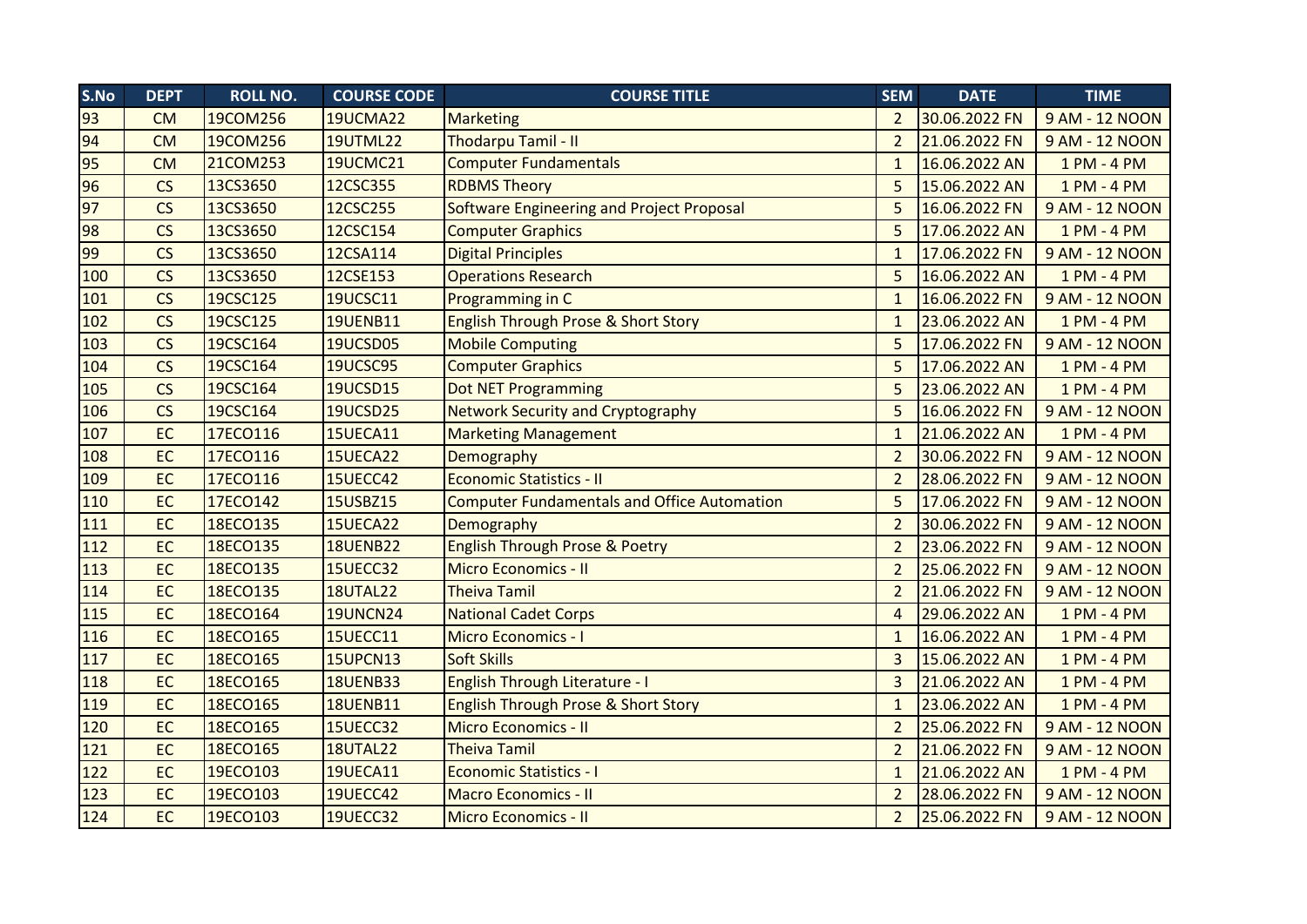| S.No | <b>DEPT</b> | <b>ROLL NO.</b> | <b>COURSE CODE</b> | <b>COURSE TITLE</b>                            | <b>SEM</b>     | <b>DATE</b>   | <b>TIME</b>    |
|------|-------------|-----------------|--------------------|------------------------------------------------|----------------|---------------|----------------|
| 125  | <b>EC</b>   | 19ECO103        | <b>19UTAL22</b>    | <b>Theiva Tamil</b>                            | $\overline{2}$ | 21.06.2022 FN | 9 AM - 12 NOON |
| 126  | <b>EC</b>   | 19ECO107        | 19UECA33           | <b>Principles of Accountancy</b>               | $\overline{3}$ | 17.06.2022 FN | 9 AM - 12 NOON |
| 127  | <b>EC</b>   | 19ECO107        | <b>19UWSN13</b>    | Introduction to Gender Studies                 | 3              | 17.06.2022 AN | 1 PM - 4 PM    |
| 128  | EC          | 19ECO107        | <b>19UENB33</b>    | <b>English Through Literature - I</b>          | 3              | 21.06.2022 AN | 1 PM - 4 PM    |
| 129  | EC          | 19ECO109        | <b>19UTAL11</b>    | <b>Valar Tamil</b>                             | $\mathbf{1}$   | 16.06.2022 FN | 9 AM - 12 NOON |
| 130  | <b>EC</b>   | 19ECO109        | 19UECC21           | <b>Macro Economics - I</b>                     | $\mathbf{1}$   | 17.06.2022 AN | 1 PM - 4 PM    |
| 131  | EC          | 19ECO109        | 19UECC11           | <b>Micro Economics - I</b>                     | $\mathbf{1}$   | 16.06.2022 AN | 1 PM - 4 PM    |
| 132  | <b>EC</b>   | 19ECO109        | <b>19UENB11</b>    | <b>English Through Prose &amp; Short Story</b> | 1              | 23.06.2022 AN | 1 PM - 4 PM    |
| 133  | <b>EC</b>   | 19ECO154        | 19UECA11           | <b>Economic Statistics - I</b>                 | $\mathbf{1}$   | 21.06.2022 AN | 1 PM - 4 PM    |
| 134  | <b>EC</b>   | 19ECO154        | <b>19UTAL11</b>    | <b>Valar Tamil</b>                             | $\mathbf{1}$   | 16.06.2022 FN | 9 AM - 12 NOON |
| 135  | EC          | 19ECO154        | <b>19UECC11</b>    | <b>Micro Economics - I</b>                     | $\mathbf{1}$   | 16.06.2022 AN | 1 PM - 4 PM    |
| 136  | <b>EC</b>   | 19ECO154        | <b>19UENB11</b>    | <b>English Through Prose &amp; Short Story</b> | $\mathbf{1}$   | 23.06.2022 AN | 1 PM - 4 PM    |
| 137  | EC          | 19ECO170        | <b>19UECD15</b>    | <b>History of Economic Thought</b>             | 5              | 16.06.2022 FN | 9 AM - 12 NOON |
| 138  | <b>EC</b>   | 19ECO170        | <b>19UECC85</b>    | <b>Fiscal Economics</b>                        | 5              | 21.06.2022 AN | 1 PM - 4 PM    |
| 139  | EC          | 19ECO170        | <b>19UENA11</b>    | <b>English Through Prose &amp; Short Story</b> | $\mathbf{1}$   | 23.06.2022 AN | 1 PM - 4 PM    |
| 140  | EC          | 19ECO170        | <b>19UENA44</b>    | English Through Literature - II                | $\overline{4}$ | 22.06.2022 AN | 1 PM - 4 PM    |
| 141  | EC          | <b>20ECO156</b> | <b>19UECA11</b>    | <b>Economic Statistics - I</b>                 | $\mathbf{1}$   | 21.06.2022 AN | 1 PM - 4 PM    |
| 142  | <b>EC</b>   | 20ECO156        | <b>19UTAL11</b>    | <b>Valar Tamil</b>                             | $\mathbf{1}$   | 16.06.2022 FN | 9 AM - 12 NOON |
| 143  | EN          | 15EN3741        | <b>15UELA33</b>    | History of English Literature - I              | 3              | 16.06.2022 AN | 1 PM - 4 PM    |
| 144  | EN          | 15EN3741        | <b>15UENA11</b>    | <b>English For Effective Communication - I</b> | $\mathbf{1}$   | 17.06.2022 FN | 9 AM - 12 NOON |
| 145  | <b>EN</b>   | 15EN3741        | <b>15UELC21</b>    | <b>Remedial Grammar</b>                        | $\mathbf{1}$   | 17.06.2022 AN | 1 PM - 4 PM    |
| 146  | EN          | 17ENG144        | <b>15UELC11</b>    | <b>British Prose - I</b>                       | $\mathbf{1}$   | 17.06.2022 FN | 9 AM - 12 NOON |
| 147  | <b>EN</b>   | 17ENG144        | 15UELC32           | <b>British Poetry - I</b>                      | $\overline{2}$ | 25.06.2022 FN | 9 AM - 12 NOON |
| 148  | EN          | 17ENG144        | <b>15UELC42</b>    | <b>British Prose - II</b>                      | $\overline{2}$ | 28.06.2022 FN | 9 AM - 12 NOON |
| 149  | <b>EN</b>   | 17ENG144        | <b>15UENA22</b>    | <b>English for Effective Communication -II</b> | $\overline{2}$ | 23.06.2022 FN | 9 AM - 12 NOON |
| 150  | <b>EN</b>   | 17ENG144        | <b>15UELA22</b>    | <b>Literary forms and terms</b>                | 2              | 30.06.2022 FN | 9 AM - 12 NOON |
| 151  | <b>EN</b>   | 17ENG144        | <b>15UTAL44</b>    | Sangha Tamil                                   | $\overline{4}$ | 20.06.2022 AN | 1 PM - 4 PM    |
| 152  | <b>EN</b>   | 17ENG144        | <b>15UTAL22</b>    | <b>Theiva Tamil</b>                            | $\overline{2}$ | 21.06.2022 FN | 9 AM - 12 NOON |
| 153  | <b>EN</b>   | 17ENG240        | <b>15UELD05</b>    | <b>British Poetry - II</b>                     | 5              | 17.06.2022 FN | 9 AM - 12 NOON |
| 154  | <b>EN</b>   | 17ENG240        | <b>15UELA22</b>    | <b>Literary forms and terms</b>                | $\overline{2}$ | 30.06.2022 FN | 9 AM - 12 NOON |
| 155  | <b>EN</b>   | <b>18ENG122</b> | <b>18UELC53</b>    | Indian Writing in English - I                  | 3              | 16.06.2022 FN | 9 AM - 12 NOON |
| 156  | <b>EN</b>   | 18ENG122        | <b>18UELA11</b>    | <b>Literary forms and terms</b>                | $\mathbf{1}$   | 15.06.2022 AN | 1 PM - 4 PM    |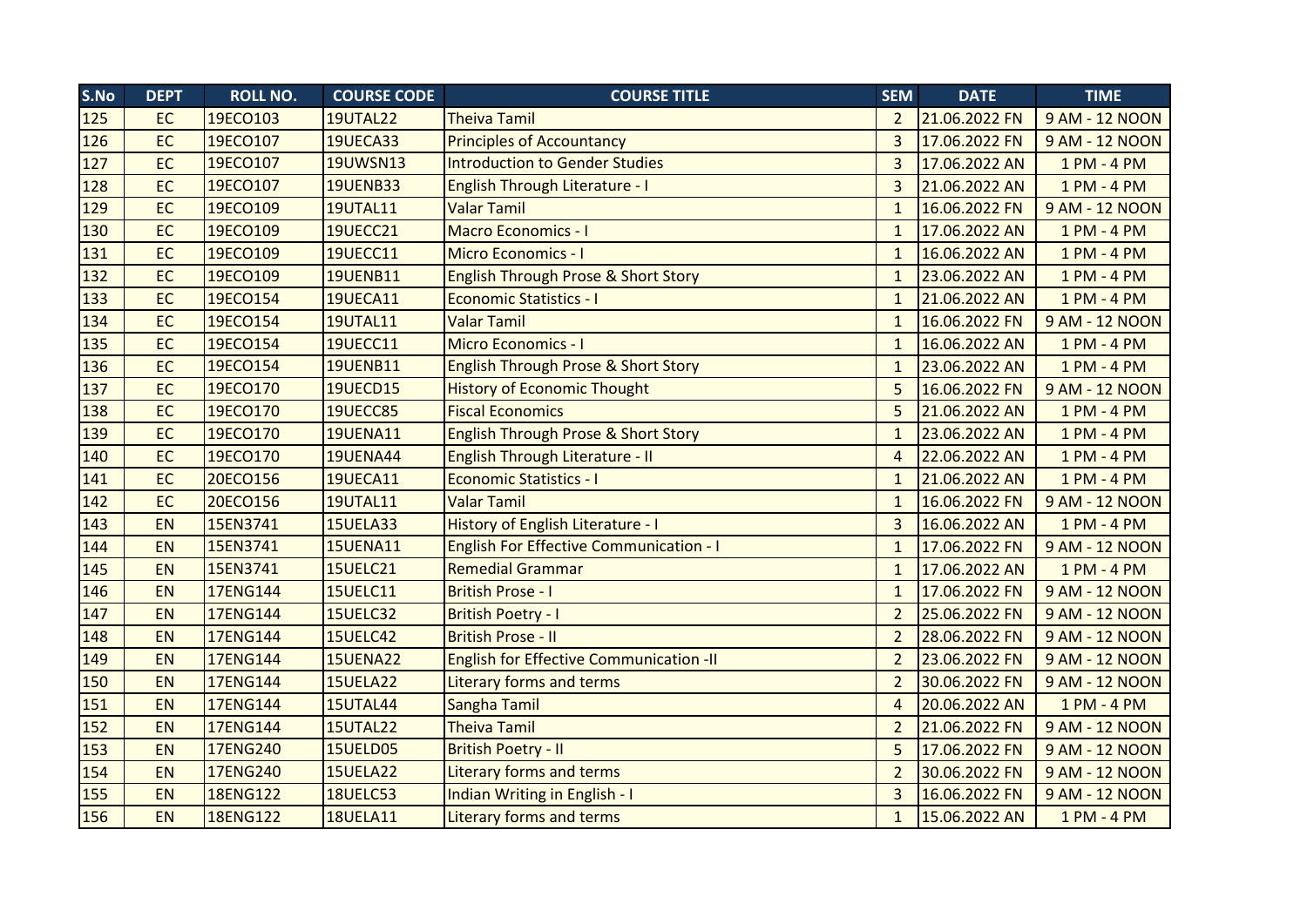| S.No | <b>DEPT</b> | <b>ROLL NO.</b> | <b>COURSE CODE</b> | <b>COURSE TITLE</b>                            | <b>SEM</b>     | <b>DATE</b>   | <b>TIME</b>    |
|------|-------------|-----------------|--------------------|------------------------------------------------|----------------|---------------|----------------|
| 157  | EN          | 18ENG122        | <b>15UELA33</b>    | History of English Literature - I              | 3              | 16.06.2022 AN | 1 PM - 4 PM    |
| 158  | <b>EN</b>   | <b>18ENG122</b> | <b>18UENA33</b>    | <b>English Through Literature - I</b>          | $\overline{3}$ | 21.06.2022 AN | 1 PM - 4 PM    |
| 159  | <b>EN</b>   | <b>18ENG122</b> | <b>18UELC42</b>    | <b>British Prose - II</b>                      | $\overline{2}$ | 28.06.2022 FN | 9 AM - 12 NOON |
| 160  | <b>EN</b>   | 18ENG122        | <b>18UENA22</b>    | <b>English Through Prose &amp; Poetry</b>      | $\overline{2}$ | 23.06.2022 FN | 9 AM - 12 NOON |
| 161  | <b>EN</b>   | <b>18ENG203</b> | <b>18UELC53</b>    | Indian Writing in English - I                  | 3              | 16.06.2022 FN | 9 AM - 12 NOON |
| 162  | <b>EN</b>   | 18ENG203        | <b>18UELA11</b>    | <b>Literary forms and terms</b>                | $\mathbf{1}$   | 15.06.2022 AN | 1 PM - 4 PM    |
| 163  | EN          | 18ENG203        | <b>18UELE24</b>    | <b>British Fiction - II</b>                    | $\overline{4}$ | 18.06.2022 AN | 1 PM - 4 PM    |
| 164  | EN          | 18ENG203        | <b>18UELC42</b>    | <b>British Prose - II</b>                      | $\overline{2}$ | 28.06.2022 FN | 9 AM - 12 NOON |
| 165  | <b>EN</b>   | 18ENG230        | <b>15UCMN13</b>    | <b>Principles of Accountancy</b>               | $\overline{3}$ | 17.06.2022 FN | 9 AM - 12 NOON |
| 166  | EN          | 18ENG241        | <b>18UELC53</b>    | Indian Writing in English - I                  | $\overline{3}$ | 16.06.2022 FN | 9 AM - 12 NOON |
| 167  | <b>EN</b>   | 18ENG241        | <b>18UTAL33</b>    | <b>Kappia Tamil</b>                            | 3              | 17.06.2022 AN | 1 PM - 4 PM    |
| 168  | EN          | 18ENG241        | <b>18UENA44</b>    | English Through Literature - II                | 4              | 22.06.2022 AN | 1 PM - 4 PM    |
| 169  | <b>EN</b>   | 18ENG241        | 18UELC64           | Indian Writing in English - II                 | $\overline{4}$ | 24.06.2022 AN | 1 PM - 4 PM    |
| 170  | <b>EN</b>   | 18ENG241        | <b>18UTAL44</b>    | Sangha Tamil                                   | $\overline{4}$ | 20.06.2022 AN | 1 PM - 4 PM    |
| 171  | <b>EN</b>   | 19ENG118        | <b>19UELC53</b>    | Indian Writing in English - I                  | 3              | 16.06.2022 FN | 9 AM - 12 NOON |
| 172  | <b>EN</b>   | 19ENG118        | <b>19UELE13</b>    | <b>British Fiction - I</b>                     | $\overline{3}$ | 17.06.2022 AN | 1 PM - 4 PM    |
| 173  | <b>EN</b>   | 19ENG118        | <b>19UELA33</b>    | History of English Literature - I              | 3              | 16.06.2022 AN | 1 PM - 4 PM    |
| 174  | <b>EN</b>   | 19ENG118        | <b>19UENA33</b>    | <b>English Through Literature - I</b>          | 3              | 21.06.2022 AN | 1 PM - 4 PM    |
| 175  | <b>EN</b>   | 19ENG125        | <b>19UELC11</b>    | <b>British Prose - I</b>                       | $\mathbf{1}$   | 17.06.2022 FN | 9 AM - 12 NOON |
| 176  | EN          | 19ENG125        | <b>19UELC32</b>    | <b>British Poetry - I</b>                      | $\overline{2}$ | 25.06.2022 FN | 9 AM - 12 NOON |
| 177  | EN          | 19ENG125        | <b>19UELC42</b>    | <b>British Prose - II</b>                      | $\overline{2}$ | 28.06.2022 FN | 9 AM - 12 NOON |
| 178  | EN          | 19ENG125        | <b>19UELA22</b>    | <b>Social History of England</b>               | $\overline{2}$ | 30.06.2022 FN | 9 AM - 12 NOON |
| 179  | <b>EN</b>   | 19ENG126        | <b>19UELA44</b>    | <b>History of English Literature - II</b>      | 4              | 27.06.2022 AN | 1 PM - 4 PM    |
| 180  | EN          | 19ENG126        | <b>19UELC64</b>    | <b>Indian Writing in English - II</b>          | 4              | 24.06.2022 AN | 1 PM - 4 PM    |
| 181  | <b>EN</b>   | 19ENG138        | <b>19UTAL11</b>    | <b>Valar Tamil</b>                             | $\mathbf{1}$   | 16.06.2022 FN | 9 AM - 12 NOON |
| 182  | <b>EN</b>   | 19ENG138        | <b>19UELC11</b>    | <b>British Prose - I</b>                       | $\mathbf{1}$   | 17.06.2022 FN | 9 AM - 12 NOON |
| 183  | <b>EN</b>   | 19ENG138        | <b>19UELA22</b>    | <b>Social History of England</b>               | $\overline{2}$ | 30.06.2022 FN | 9 AM - 12 NOON |
| 184  | <b>EN</b>   | 19ENG138        | <b>19UTAL22</b>    | <b>Theiva Tamil</b>                            | $\overline{2}$ | 21.06.2022 FN | 9 AM - 12 NOON |
| 185  | <b>EN</b>   | 19ENG144        | <b>19UELC11</b>    | <b>British Prose - I</b>                       | $\mathbf{1}$   | 17.06.2022 FN | 9 AM - 12 NOON |
| 186  | <b>EN</b>   | 19ENG202        | <b>19UELA11</b>    | Literary forms and terms                       | $\mathbf{1}$   | 15.06.2022 AN | 1 PM - 4 PM    |
| 187  | EN          | <b>19ENG202</b> | <b>19UELC11</b>    | <b>British Prose - I</b>                       | $\mathbf{1}$   | 17.06.2022 FN | 9 AM - 12 NOON |
| 188  | <b>EN</b>   | 19ENG202        | <b>19UENA11</b>    | <b>English Through Prose &amp; Short Story</b> | $\mathbf{1}$   | 23.06.2022 AN | 1 PM - 4 PM    |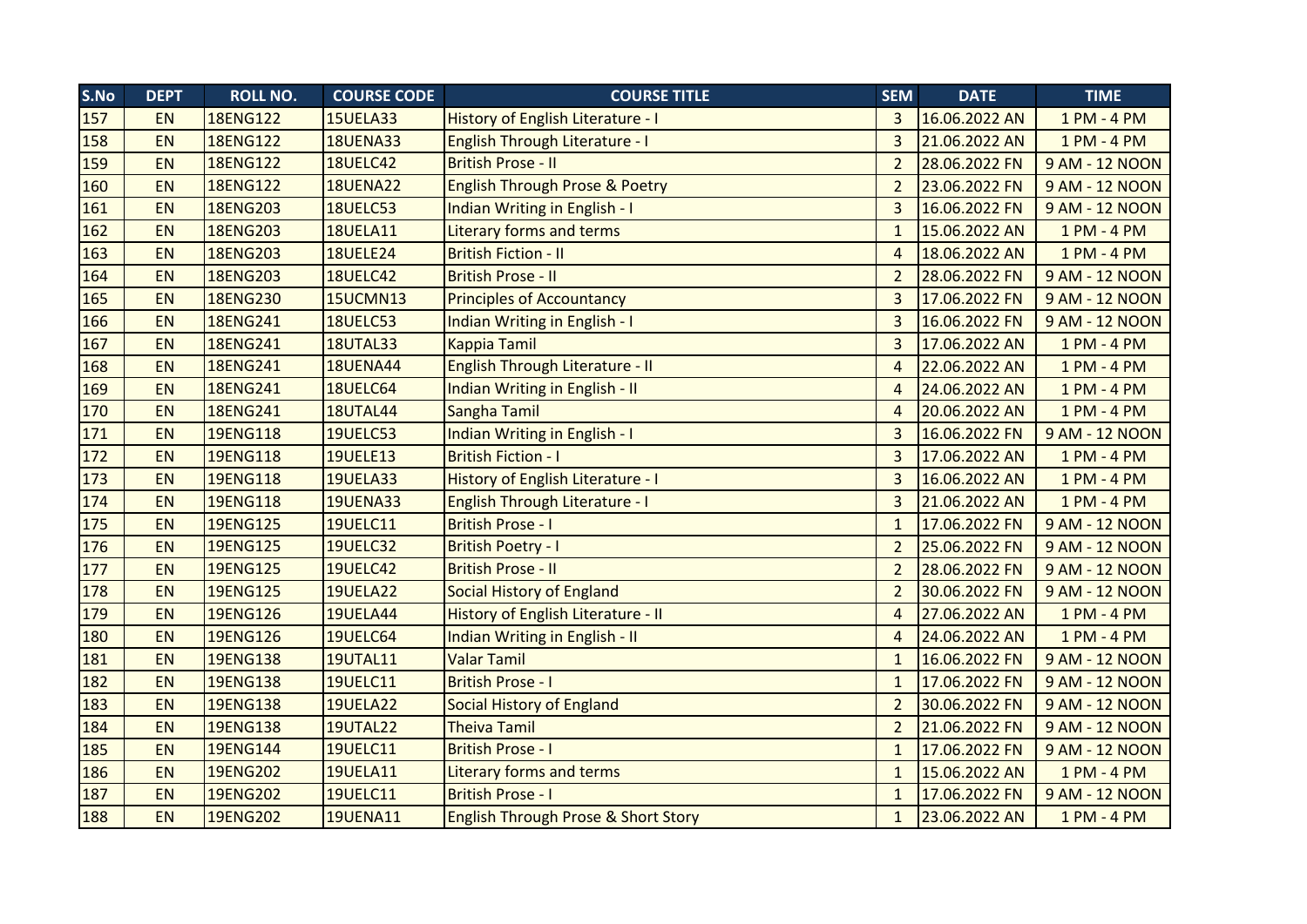| S.No | <b>DEPT</b> | <b>ROLL NO.</b> | <b>COURSE CODE</b> | <b>COURSE TITLE</b>                            | <b>SEM</b>     | <b>DATE</b>   | <b>TIME</b>    |
|------|-------------|-----------------|--------------------|------------------------------------------------|----------------|---------------|----------------|
| 189  | <b>EN</b>   | <b>19ENG202</b> | <b>19UELA22</b>    | <b>Social History of England</b>               | $\overline{2}$ | 30.06.2022 FN | 9 AM - 12 NOON |
| 190  | EN          | 19ENG219        | <b>19UELA11</b>    | <b>Literary forms and terms</b>                | $\mathbf{1}$   | 15.06.2022 AN | 1 PM - 4 PM    |
| 191  | EN          | 19ENG219        | 19UTAL11           | <b>Valar Tamil</b>                             | $\mathbf{1}$   | 16.06.2022 FN | 9 AM - 12 NOON |
| 192  | EN          | 19ENG219        | <b>19UELC11</b>    | <b>British Prose - I</b>                       | $\mathbf{1}$   | 17.06.2022 FN | 9 AM - 12 NOON |
| 193  | <b>EN</b>   | 19ENG219        | <b>19UELC21</b>    | <b>English Grammar and Its Usage</b>           | $\mathbf{1}$   | 17.06.2022 AN | 1 PM - 4 PM    |
| 194  | <b>EN</b>   | 19ENG221        | <b>19UTAL11</b>    | <b>Valar Tamil</b>                             | $\mathbf{1}$   | 16.06.2022 FN | 9 AM - 12 NOON |
| 195  | <b>EN</b>   | 19ENG221        | <b>19UELC42</b>    | <b>British Prose - II</b>                      | $\overline{2}$ | 28.06.2022 FN | 9 AM - 12 NOON |
| 196  | <b>EN</b>   | 19ENG226        | <b>19UELA11</b>    | <b>Literary forms and terms</b>                | $\mathbf{1}$   | 15.06.2022 AN | 1 PM - 4 PM    |
| 197  | <b>EN</b>   | 19ENG226        | <b>19UELC11</b>    | <b>British Prose - I</b>                       | $\mathbf{1}$   | 17.06.2022 FN | 9 AM - 12 NOON |
| 198  | <b>EN</b>   | <b>19ENG226</b> | <b>19UENA11</b>    | <b>English Through Prose &amp; Short Story</b> | $\mathbf{1}$   | 23.06.2022 AN | 1 PM - 4 PM    |
| 199  | EN          | 19ENG227        | <b>19UELC42</b>    | <b>British Prose - II</b>                      | $\overline{2}$ | 28.06.2022 FN | 9 AM - 12 NOON |
| 200  | <b>EN</b>   | 19ENG229        | <b>19UELA11</b>    | <b>Literary forms and terms</b>                | $\mathbf{1}$   | 15.06.2022 AN | 1 PM - 4 PM    |
| 201  | EN          | 19ENG229        | <b>19UELE13</b>    | <b>British Fiction - I</b>                     | $\overline{3}$ | 17.06.2022 AN | 1 PM - 4 PM    |
| 202  | <b>EN</b>   | 19ENG229        | 19UELC11           | <b>British Prose - I</b>                       | $\mathbf{1}$   | 17.06.2022 FN | 9 AM - 12 NOON |
| 203  | <b>EN</b>   | 19ENG229        | <b>19UENA11</b>    | <b>English Through Prose &amp; Short Story</b> | $\mathbf{1}$   | 23.06.2022 AN | 1 PM - 4 PM    |
| 204  | EN          | 19ENG230        | <b>19UELC75</b>    | <b>British Drama - I</b>                       | 5              | 16.06.2022 FN | 9 AM - 12 NOON |
| 205  | <b>EN</b>   | 19ENG230        | <b>19UELD26</b>    | <b>British Drama - II</b>                      | 6              | 20.06.2022 FN | 9 AM - 12 NOON |
| 206  | <b>EN</b>   | 19ENG232        | <b>19UTAL11</b>    | <b>Valar Tamil</b>                             | $\mathbf{1}$   | 16.06.2022 FN | 9 AM - 12 NOON |
| 207  | EN          | 19ENG232        | <b>19UTAL33</b>    | <b>Kappia Tamil</b>                            | 3              | 17.06.2022 AN | 1 PM - 4 PM    |
| 208  | EN          | 19ENG232        | <b>19UENA11</b>    | <b>English Through Prose &amp; Short Story</b> | $\mathbf{1}$   | 23.06.2022 AN | 1 PM - 4 PM    |
| 209  | <b>EN</b>   | 19ENG232        | <b>19UENA22</b>    | <b>English Through Prose &amp; Poetry</b>      | $\overline{2}$ | 23.06.2022 FN | 9 AM - 12 NOON |
| 210  | <b>EN</b>   | 19ENG233        | <b>19UELA22</b>    | <b>Social History of England</b>               | $\overline{2}$ | 30.06.2022 FN | 9 AM - 12 NOON |
| 211  | <b>EN</b>   | 19ENG236        | <b>19UELA11</b>    | <b>Literary forms and terms</b>                | $\mathbf{1}$   | 15.06.2022 AN | 1 PM - 4 PM    |
| 212  | EN          | <b>20ENG153</b> | <b>19UELC32</b>    | <b>British Poetry - I</b>                      | $\overline{2}$ | 25.06.2022 FN | 9 AM - 12 NOON |
| 213  | <b>EN</b>   | <b>20ENG153</b> | <b>19UELC42</b>    | <b>British Prose - II</b>                      | $\overline{2}$ | 28.06.2022 FN | 9 AM - 12 NOON |
| 214  | <b>EN</b>   | <b>20ENG153</b> | <b>19UENA22</b>    | <b>English Through Prose &amp; Poetry</b>      | $\overline{2}$ | 23.06.2022 FN | 9 AM - 12 NOON |
| 215  | <b>EN</b>   | <b>20ENG153</b> | <b>19UTAL22</b>    | <b>Theiva Tamil</b>                            | $\overline{2}$ | 21.06.2022 FN | 9 AM - 12 NOON |
| 216  | <b>EN</b>   | <b>20ENG155</b> | <b>19UTAL11</b>    | <b>Valar Tamil</b>                             | $\mathbf{1}$   | 16.06.2022 FN | 9 AM - 12 NOON |
| 217  | <b>EN</b>   | <b>20ENG155</b> | <b>19UELA33</b>    | <b>History of English Literature - I</b>       | 3              | 16.06.2022 AN | 1 PM - 4 PM    |
| 218  | <b>EN</b>   | <b>21ENG126</b> | <b>19UELA11</b>    | <b>Literary forms and terms</b>                | $\mathbf{1}$   | 15.06.2022 AN | 1 PM - 4 PM    |
| 219  | <b>EN</b>   | <b>21ENG135</b> | <b>19UELC11</b>    | <b>British Prose - I</b>                       | $\mathbf{1}$   | 17.06.2022 FN | 9 AM - 12 NOON |
| 220  | <b>EN</b>   | 21ENG151        | <b>19UTAL11</b>    | <b>Valar Tamil</b>                             | $\mathbf{1}$   | 16.06.2022 FN | 9 AM - 12 NOON |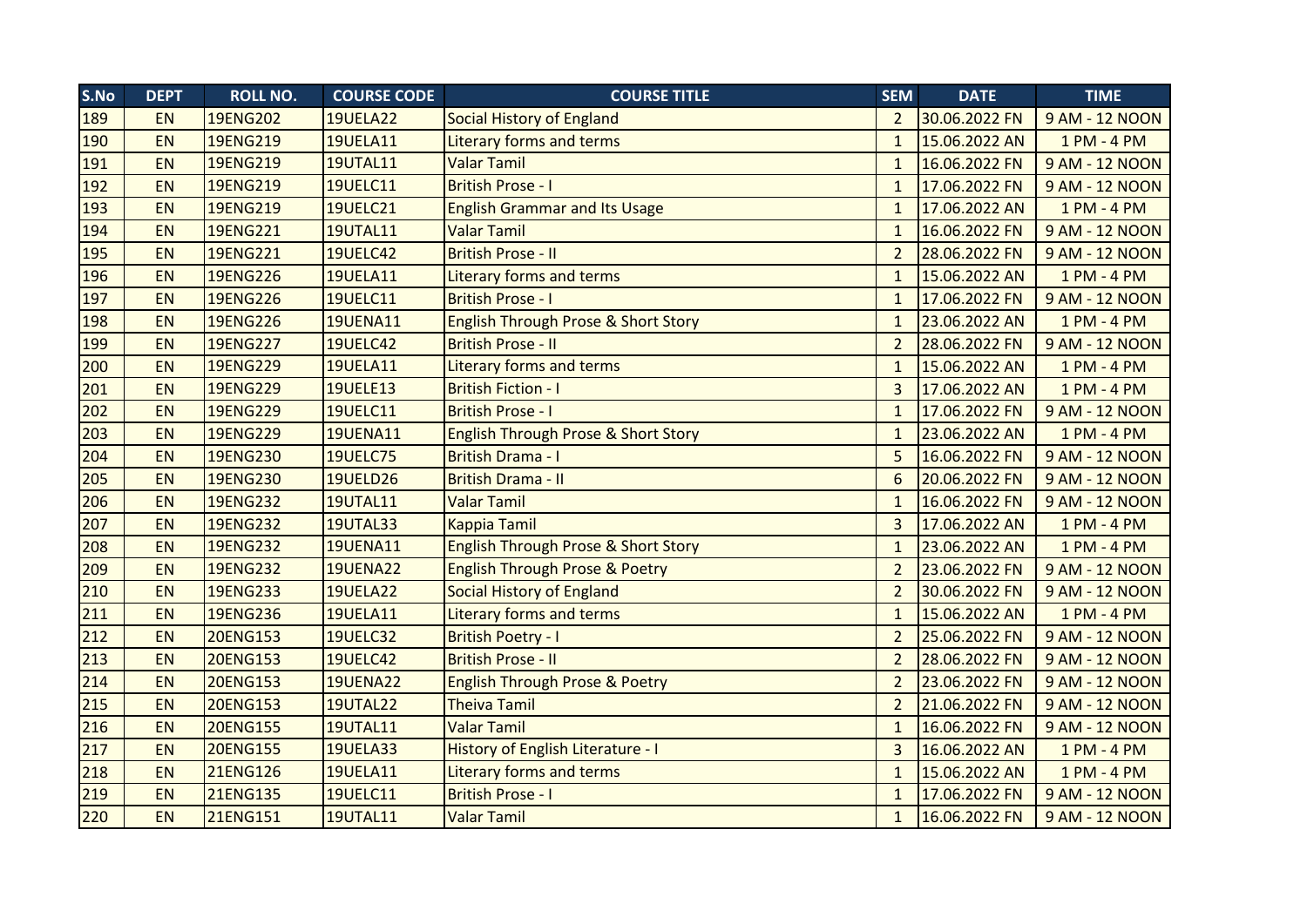| S.No | <b>DEPT</b> | <b>ROLL NO.</b> | <b>COURSE CODE</b> | <b>COURSE TITLE</b>                                             | <b>SEM</b>             | <b>DATE</b>   | <b>TIME</b>    |
|------|-------------|-----------------|--------------------|-----------------------------------------------------------------|------------------------|---------------|----------------|
| 221  | <b>FS</b>   | 14FS1830        | 12FSE163           | <b>Food Marketing</b>                                           | 6                      | 29.06.2022 FN | 9 AM - 12 NOON |
| 222  | <b>FS</b>   | 18FST127        | <b>15UFSD35</b>    | <b>Food Quality Testing and Evaluation</b>                      | 5                      | 16.06.2022 FN | 9 AM - 12 NOON |
| 223  | <b>FS</b>   | 18FST127        | <b>15UFSD25</b>    | <b>Food Safety and Toxicology</b>                               | 5                      | 17.06.2022 FN | 9 AM - 12 NOON |
| 224  | <b>FS</b>   | 18FST127        | <b>15UFSD15</b>    | <b>Technology of Meat and Poultry</b>                           | 5                      | 16.06.2022 AN | 1 PM - 4 PM    |
| 225  | <b>FS</b>   | 18FST127        | <b>15UFSE15</b>    | <b>Food Quality Management</b>                                  | 5                      | 23.06.2022 AN | 1 PM - 4 PM    |
| 226  | <b>FS</b>   | 19FST108        | <b>19UFSC11</b>    | <b>Principles of Food and Nutrition</b>                         | $\mathbf{1}$           | 17.06.2022 AN | 1 PM - 4 PM    |
| 227  | <b>FS</b>   | 19FST108        | <b>19UENB11</b>    | English Through Prose & Short Story                             | $\mathbf{1}$           | 23.06.2022 AN | 1 PM - 4 PM    |
| 228  | <b>FS</b>   | 19FST113        | <b>19UTML11</b>    | Thodarpu Tamil - I                                              | $\overline{1}$         | 17.06.2022 AN | 1 PM - 4 PM    |
| 229  | <b>FS</b>   | 19FST115        | <b>19UFSC11</b>    | <b>Principles of Food and Nutrition</b>                         | $\mathbf{1}$           | 17.06.2022 AN | 1 PM - 4 PM    |
| 230  | <b>FS</b>   | 19FST115        | <b>19UFSA11</b>    | <b>Principles of Food Production</b>                            | $\overline{1}$         | 17.06.2022 FN | 9 AM - 12 NOON |
| 231  | <b>FS</b>   | 19FST119        | <b>19UFSC63</b>    | <b>Technology of Cereals, Pulses and Oilseeds</b>               | 3                      | 16.06.2022 FN | 9 AM - 12 NOON |
| 232  | <b>FS</b>   | 19FST119        | <b>19UFSA11</b>    | <b>Principles of Food Production</b>                            | $\mathbf{1}$           | 17.06.2022 FN | 9 AM - 12 NOON |
| 233  | <b>FS</b>   | 19FST119        | <b>19UFSA44</b>    | <b>Food Microbiology</b>                                        | 4                      | 27.06.2022 AN | 1 PM - 4 PM    |
| 234  | <b>FS</b>   | 19FST119        | <b>19UFSC94</b>    | <b>Technology of Fruits, Vegetables and Plantation Crops</b>    | 4                      | 22.06.2022 AN | 1 PM - 4 PM    |
| 235  | <b>FS</b>   | 19FST122        | 19USBE13           | <b>Fundamentals of Computer, Internet and Office Automation</b> | 3                      | 17.06.2022 AN | 1 PM - 4 PM    |
| 236  | <b>FS</b>   | 19FST122        | <b>19UFSC21</b>    | <b>Fundamentals of Food Science</b>                             | $\mathbf{1}$           | 21.06.2022 AN | 1 PM - 4 PM    |
| 237  | <b>FS</b>   | 19FST122        | <b>19UFSA11</b>    | <b>Principles of Food Production</b>                            | $\mathbf{1}$           | 17.06.2022 FN | 9 AM - 12 NOON |
| 238  | <b>FS</b>   | 19FST122        | <b>19UFSC73</b>    | <b>Mathematical Statistics</b>                                  | $\overline{3}$         | 23.06.2022 AN | 1 PM - 4 PM    |
| 239  | <b>FS</b>   | 19FST123        | <b>19UFSC11</b>    | <b>Principles of Food and Nutrition</b>                         | $\overline{1}$         | 17.06.2022 AN | 1 PM - 4 PM    |
| 240  | <b>FS</b>   | 19FST123        | <b>19UFSC21</b>    | <b>Fundamentals of Food Science</b>                             | $\mathbf{1}$           | 21.06.2022 AN | 1 PM - 4 PM    |
| 241  | <b>FS</b>   | 19FST123        | <b>19UFSA11</b>    | <b>Principles of Food Production</b>                            | $\mathbf{1}$           | 17.06.2022 FN | 9 AM - 12 NOON |
| 242  | <b>FS</b>   | 19FST123        | <b>19UENB11</b>    | English Through Prose & Short Story                             | $\mathbf{1}$           | 23.06.2022 AN | 1 PM - 4 PM    |
| 243  | <b>HS</b>   | 07HS1250        | <b>TAM2013</b>     | <b>Theiva Tamil</b>                                             | $\overline{2}$         | 21.06.2022 FN | 9 AM - 12 NOON |
| 244  | <b>HS</b>   | 15HS1253        | <b>15UTAL33</b>    | <b>Kappia Tamil</b>                                             | 3                      | 17.06.2022 AN | 1 PM - 4 PM    |
| 245  | <b>HS</b>   | 15HS1253        | <b>15UECB11</b>    | <b>General Economics</b>                                        | $\mathbf{1}$           | 16.06.2022 AN | 1 PM - 4 PM    |
| 246  | <b>HS</b>   | 15HS1253        | <b>15UECN24</b>    | <b>Comparative Economic System</b>                              | $\overline{4}$         | 29.06.2022 AN | 1 PM - 4 PM    |
| 247  | <b>HS</b>   | 15HS1253        | <b>15UTAL44</b>    | Sangha Tamil                                                    | $\boldsymbol{\Lambda}$ | 20.06.2022 AN | 1 PM - 4 PM    |
| 248  | <b>HS</b>   | 15HS1268        | <b>15UNCN24</b>    | <b>National Cadet Corps</b>                                     | $\overline{a}$         | 29.06.2022 AN | 1 PM - 4 PM    |
| 249  | <b>HS</b>   | 16HIS127        | <b>15UECB11</b>    | <b>General Economics</b>                                        | $\mathbf{1}$           | 16.06.2022 AN | 1 PM - 4 PM    |
| 250  | <b>HS</b>   | 16HIS127        | 15UHSD15           | <b>History of Science and Technology</b>                        | 5                      | 23.06.2022 AN | 1 PM - 4 PM    |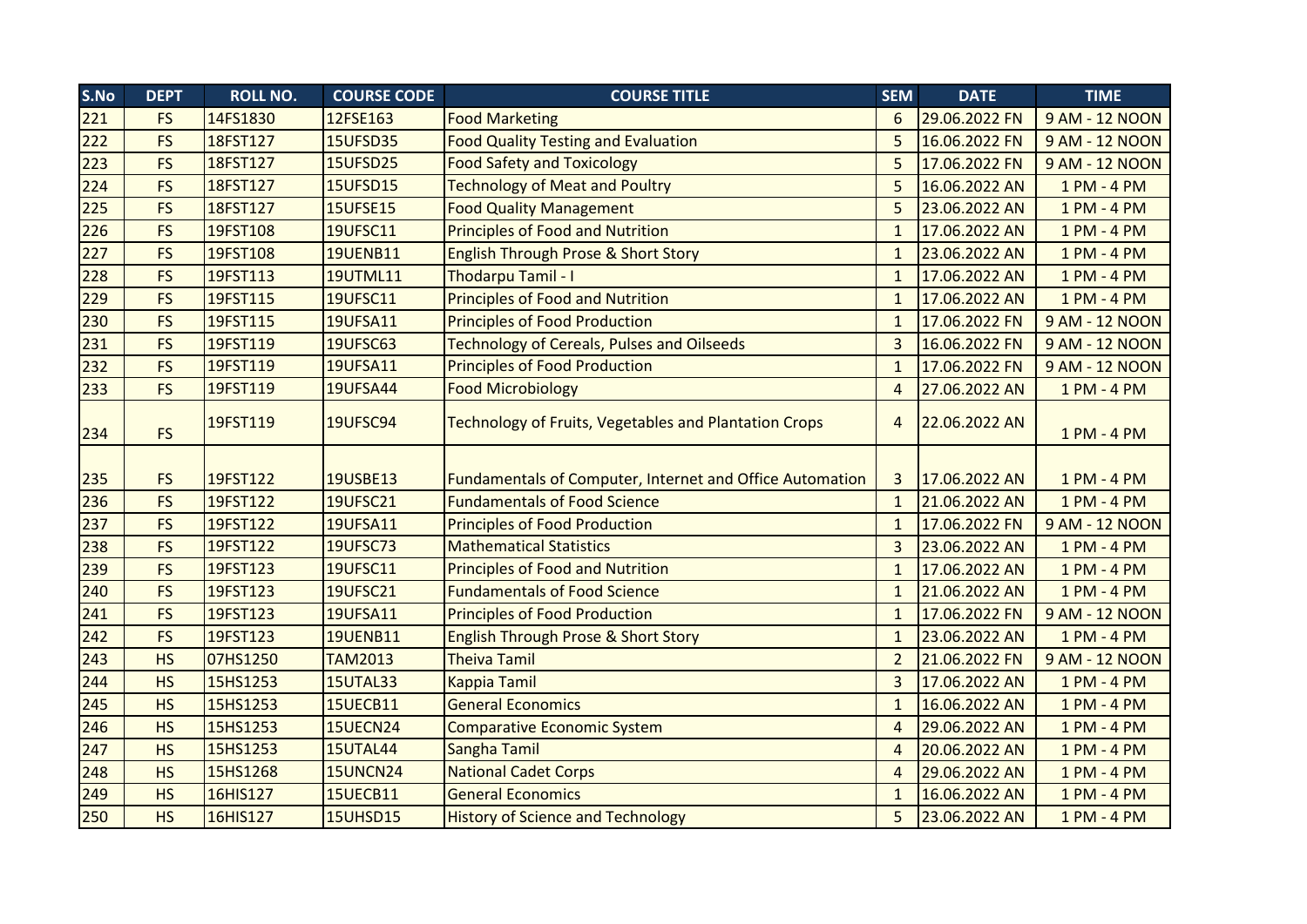| S.No | <b>DEPT</b> | <b>ROLL NO.</b> | <b>COURSE CODE</b> | <b>COURSE TITLE</b>                             | <b>SEM</b>     | <b>DATE</b>   | <b>TIME</b>    |
|------|-------------|-----------------|--------------------|-------------------------------------------------|----------------|---------------|----------------|
| 251  | <b>HS</b>   | <b>18HIS120</b> | <b>18UHSC42</b>    | <b>History of Ancient Civilizations</b>         | $\overline{2}$ | 28.06.2022 FN | 9 AM - 12 NOON |
| 252  | <b>HS</b>   | 18HIS162        | <b>15UECB11</b>    | <b>General Economics</b>                        | $\mathbf{1}$   | 16.06.2022 AN | 1 PM - 4 PM    |
| 253  | <b>HS</b>   | <b>18HIS162</b> | <b>18UHSC32</b>    | Indian History - II (From 712 AD to 1526 AD)    | $\overline{2}$ | 25.06.2022 FN | 9 AM - 12 NOON |
| 254  | <b>HS</b>   | 19HIS101        | <b>19UHSA33</b>    | Social History of India                         | 3              | 16.06.2022 FN | 9 AM - 12 NOON |
| 255  | <b>HS</b>   | 19HIS101        | <b>19UENB22</b>    | <b>English Through Prose &amp; Poetry</b>       | $\overline{2}$ | 23.06.2022 FN | 9 AM - 12 NOON |
| 256  | <b>HS</b>   | 19HIS101        | <b>19UTAL22</b>    | <b>Theiva Tamil</b>                             | $\overline{2}$ | 21.06.2022 FN | 9 AM - 12 NOON |
| 257  | <b>HS</b>   | 19HIS109        | <b>19UTAL11</b>    | <b>Valar Tamil</b>                              | $\mathbf{1}$   | 16.06.2022 FN | 9 AM - 12 NOON |
| 258  | <b>HS</b>   | 19HIS121        | <b>19UECB11</b>    | <b>General Economics</b>                        | 1              | 16.06.2022 AN | 1 PM - 4 PM    |
| 259  | <b>HS</b>   | 19HIS122        | <b>19UHSA33</b>    | <b>Social History of India</b>                  | 3              | 16.06.2022 FN | 9 AM - 12 NOON |
| 260  | <b>HS</b>   | 19HIS122        | <b>19UHSC53</b>    | History of India - III (1526 - 1707 AD)         | $\overline{3}$ | 21.06.2022 AN | 1 PM - 4 PM    |
| 261  | <b>HS</b>   | 19HIS122        | <b>19UHSE24</b>    | History of Tamil Nadu -II (1529 to Present day) | $\overline{4}$ | 18.06.2022 AN | 1 PM - 4 PM    |
| 262  | <b>HS</b>   | <b>19HIS128</b> | <b>19UENB11</b>    | <b>English Through Prose &amp; Short Story</b>  | $\mathbf{1}$   | 23.06.2022 AN | 1 PM - 4 PM    |
| 263  | <b>HS</b>   | 19HIS130        | <b>19UHSA33</b>    | Social History of India                         | $\overline{3}$ | 16.06.2022 FN | 9 AM - 12 NOON |
| 264  | <b>HS</b>   | 19HIS130        | <b>19UTAL33</b>    | <b>Kappia Tamil</b>                             | $\overline{3}$ | 17.06.2022 AN | 1 PM - 4 PM    |
| 265  | <b>HS</b>   | 19HIS130        | <b>19UHSC53</b>    | History of India - III (1526 - 1707 AD)         | 3              | 21.06.2022 AN | 1 PM - 4 PM    |
| 266  | <b>HS</b>   | 19HIS130        | <b>19UFSN13</b>    | <b>Basics of Food Science</b>                   | 3              | 23.06.2022 AN | 1 PM - 4 PM    |
| 267  | <b>HS</b>   | 19HIS136        | <b>19UHSA33</b>    | Social History of India                         | 3              | 16.06.2022 FN | 9 AM - 12 NOON |
| 268  | <b>HS</b>   | 19HIS136        | <b>19UCHN13</b>    | <b>Chemistry in Your Life</b>                   | 3              | 17.06.2022 AN | 1 PM - 4 PM    |
| 269  | <b>HS</b>   | 19HIS136        | <b>19UENB22</b>    | <b>English Through Prose &amp; Poetry</b>       | $\overline{2}$ | 23.06.2022 FN | 9 AM - 12 NOON |
| 270  | <b>HS</b>   | 19HIS136        | <b>19UTAL22</b>    | <b>Theiva Tamil</b>                             | $\overline{2}$ | 21.06.2022 FN | 9 AM - 12 NOON |
| 271  | <b>HS</b>   | 19HIS140        | <b>19UTAL11</b>    | <b>Valar Tamil</b>                              | $\mathbf{1}$   | 16.06.2022 FN | 9 AM - 12 NOON |
| 272  | <b>HS</b>   | 19HIS140        | <b>19UECB11</b>    | <b>General Economics</b>                        | 1              | 16.06.2022 AN | 1 PM - 4 PM    |
| 273  | <b>HS</b>   | 19HIS140        | <b>19UENB11</b>    | <b>English Through Prose &amp; Short Story</b>  | $\mathbf{1}$   | 23.06.2022 AN | 1 PM - 4 PM    |
| 274  | <b>HS</b>   | 19HIS140        | <b>19UHSC21</b>    | <b>Heritage Tourism of India</b>                | $\mathbf{1}$   | 17.06.2022 FN | 9 AM - 12 NOON |
| 275  | <b>HS</b>   | 19HIS141        | <b>19UFNL22</b>    | French - II                                     | $\overline{2}$ | 21.06.2022 FN | 9 AM - 12 NOON |
| 276  | <b>HS</b>   | 19HIS155        | <b>19UHSE13</b>    | History of Tamil Nadu-I (upto 1336 AD)          | 3              | 16.06.2022 FN | 9 AM - 12 NOON |
| 277  | <b>HS</b>   | 19HIS155        | <b>19UECB11</b>    | <b>General Economics</b>                        | $\mathbf{1}$   | 16.06.2022 AN | 1 PM - 4 PM    |
| 278  | <b>HS</b>   | 19HIS155        | <b>19UENB22</b>    | English Through Prose & Poetry                  | $\overline{2}$ | 23.06.2022 FN | 9 AM - 12 NOON |
| 279  | <b>HS</b>   | 19HIS155        | <b>19UHSC32</b>    | History of India - II (From 712 to 1526 AD)     | $\overline{2}$ | 25.06.2022 FN | 9 AM - 12 NOON |
| 280  | <b>HS</b>   | 19HIS169        | <b>19UECB11</b>    | <b>General Economics</b>                        | $\mathbf{1}$   | 16.06.2022 AN | 1 PM - 4 PM    |
| 281  | <b>HS</b>   | 19HIS170        | <b>19UHSE13</b>    | History of Tamil Nadu-I (upto 1336 AD)          | $\overline{3}$ | 16.06.2022 FN | 9 AM - 12 NOON |
| 282  | <b>HS</b>   | 19HIS170        | <b>19UECB11</b>    | <b>General Economics</b>                        | $\mathbf{1}$   | 16.06.2022 AN | 1 PM - 4 PM    |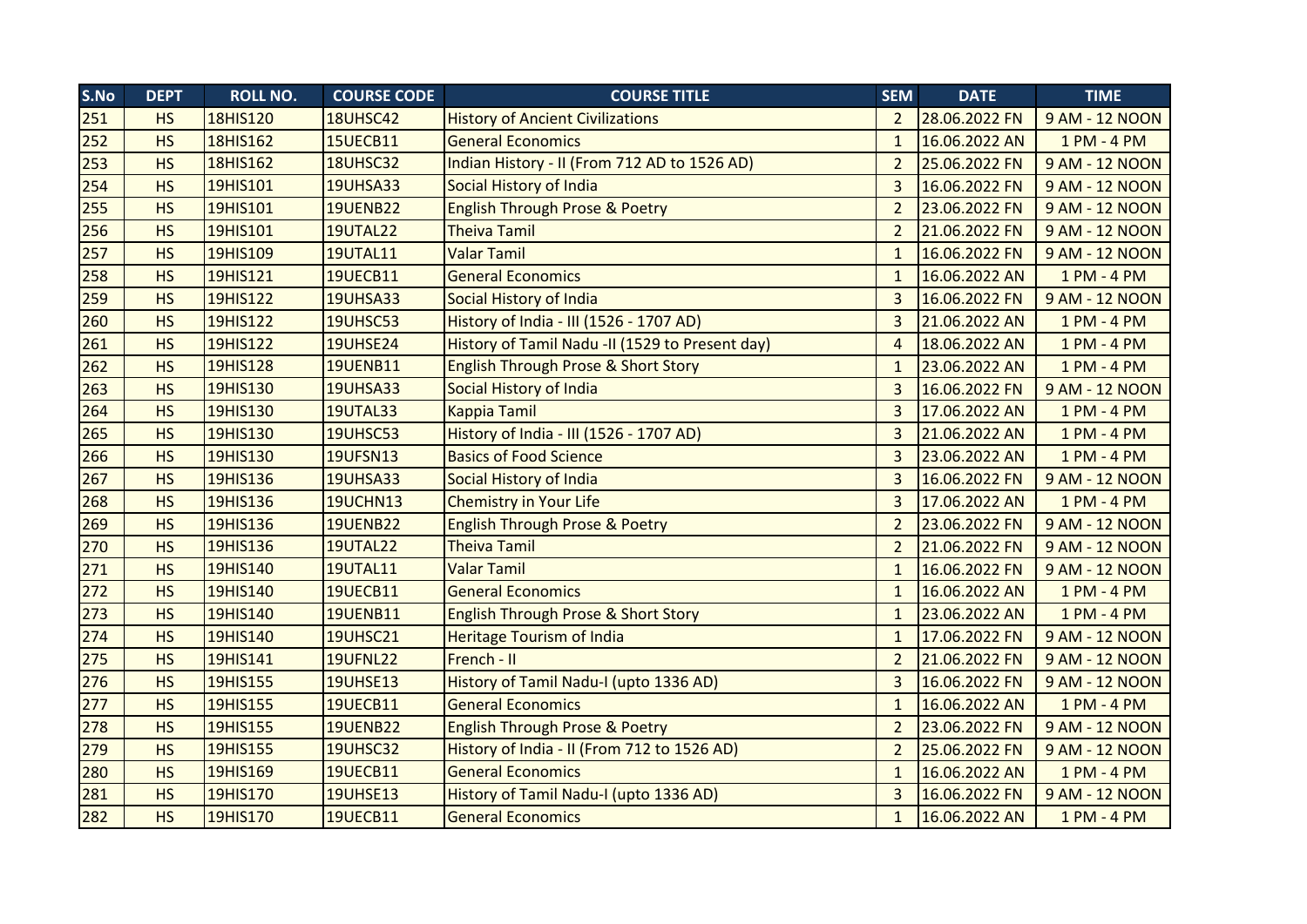| S.No | <b>DEPT</b> | <b>ROLL NO.</b> | <b>COURSE CODE</b> | <b>COURSE TITLE</b>                                  | <b>SEM</b>     | <b>DATE</b>   | <b>TIME</b>    |
|------|-------------|-----------------|--------------------|------------------------------------------------------|----------------|---------------|----------------|
| 283  | <b>HS</b>   | 19HIS171        | <b>19UHSC11</b>    | History of India - I (from earliest times to 712 AD) | $\mathbf{1}$   | 17.06.2022 AN | 1 PM - 4 PM    |
| 284  | <b>HS</b>   | 19HIS171        | <b>19UENB33</b>    | English Through Literature - I                       | $\overline{3}$ | 21.06.2022 AN | 1 PM - 4 PM    |
| 285  | <b>HS</b>   | 19HIS171        | <b>19UECB11</b>    | <b>General Economics</b>                             | $\mathbf{1}$   | 16.06.2022 AN | 1 PM - 4 PM    |
| 286  | <b>HS</b>   | 19HIS171        | <b>19UECB22</b>    | <b>Indian Economy</b>                                | $\overline{2}$ | 30.06.2022 FN | 9 AM - 12 NOON |
| 287  | <b>HS</b>   | 19HIS172        | <b>19UECB11</b>    | <b>General Economics</b>                             | $\mathbf{1}$   | 16.06.2022 AN | 1 PM - 4 PM    |
| 288  | <b>HS</b>   | 19HIS173        | 19UECB11           | <b>General Economics</b>                             | $\mathbf{1}$   | 16.06.2022 AN | 1 PM - 4 PM    |
| 289  | <b>HS</b>   | 19HIS173        | <b>19UENB11</b>    | <b>English Through Prose &amp; Short Story</b>       | $\mathbf{1}$   | 23.06.2022 AN | 1 PM - 4 PM    |
| 290  | <b>HS</b>   | 19HIS173        | <b>19UECB22</b>    | <b>Indian Economy</b>                                | $\overline{2}$ | 30.06.2022 FN | 9 AM - 12 NOON |
| 291  | <b>HS</b>   | 19HIS173        | <b>19UENB22</b>    | English Through Prose & Poetry                       | $\overline{2}$ | 23.06.2022 FN | 9 AM - 12 NOON |
| 292  | <b>HS</b>   | 19HIS174        | <b>19UECB11</b>    | <b>General Economics</b>                             | $\mathbf{1}$   | 16.06.2022 AN | 1 PM - 4 PM    |
| 293  | <b>HS</b>   | 19HIS174        | <b>19UENB22</b>    | <b>English Through Prose &amp; Poetry</b>            | $\overline{2}$ | 23.06.2022 FN | 9 AM - 12 NOON |
| 294  | <b>HS</b>   | 19HIS174        | <b>19UHSC32</b>    | History of India - II (From 712 to 1526 AD)          | $\overline{2}$ | 25.06.2022 FN | 9 AM - 12 NOON |
| 295  | <b>HS</b>   | 19HIS174        | <b>19UECB22</b>    | <b>Indian Economy</b>                                | $\overline{2}$ | 30.06.2022 FN | 9 AM - 12 NOON |
| 296  | <b>HS</b>   | <b>20HIS160</b> | <b>19UECB11</b>    | <b>General Economics</b>                             | $\mathbf{1}$   | 16.06.2022 AN | 1 PM - 4 PM    |
| 297  | IT          | 09IT3358        | STA1023            | <b>Ilam Tamil</b>                                    | $\mathbf{1}$   | 21.06.2022 AN | 1 PM - 4 PM    |
| 298  | IT          | 09IT3358        | <b>SECS322</b>     | <b>Business Communication</b>                        | 3              | 23.06.2022 AN | 1 PM - 4 PM    |
| 299  | IT          | 12IT3312        | 12ITC454           | <b>Java Programming</b>                              | 5              | 16.06.2022 FN | 9 AM - 12 NOON |
| 300  | IT          | 12IT3312        | 12ITC113           | <b>Principles of Management</b>                      | $\mathbf{1}$   | 16.06.2022 AN | 1 PM - 4 PM    |
| 301  | IT          | 12IT3312        | <b>12ITA224</b>    | <b>Environment of Business</b>                       | $\overline{2}$ | 30.06.2022 FN | 9 AM - 12 NOON |
| 302  | IT          | 12IT3312        | 12ITE143           | <b>Executive Communication - II</b>                  | $\overline{4}$ | 18.06.2022 AN | 1 PM - 4 PM    |
| 303  | IT          | 12IT3312        | 12ITC143           | <b>Organizational Behaviour</b>                      | $\overline{4}$ | 20.06.2022 AN | 1 PM - 4 PM    |
| 304  | IT          | 12IT3312        | <b>12ITC342</b>    | <b>Visual Basic and Oracle Theory</b>                | $\overline{4}$ | 22.06.2022 AN | 1 PM - 4 PM    |
| 305  | IT          | 12IT3312        | <b>12PEES42</b>    | <b>Yoga for Fitness</b>                              | $\overline{4}$ | 29.06.2022 AN | 1 PM - 4 PM    |
| 306  | IT          | 13IT3356        | <b>12ITC234</b>    | Object Oriented Programming in C++                   | $\overline{3}$ | 16.06.2022 FN | 9 AM - 12 NOON |
| 307  | IT          | 13IT3356        | <b>12ITC255</b>    | <b>Research Methodology</b>                          | 5              | 21.06.2022 AN | 1 PM - 4 PM    |
| 308  | IT          | 13IT3356        | 12ITC354           | <b>Company Law</b>                                   | 5              | 23.06.2022 AN | 1 PM - 4 PM    |
| 309  | IT          | 13IT3356        | 12ITE143           | <b>Executive Communication - II</b>                  | $\overline{4}$ | 18.06.2022 AN | 1 PM - 4 PM    |
| 310  | IT          | 16ITM103        | <b>15UITC21</b>    | <b>Office Automation Theory</b>                      | $\mathbf{1}$   | 17.06.2022 FN | 9 AM - 12 NOON |
| 311  | IT          | 16ITM103        | <b>15UITA22</b>    | <b>Environment of Business</b>                       | $\overline{2}$ | 30.06.2022 FN | 9 AM - 12 NOON |
| 312  | IT          | 18ITM102        | <b>18UENB11</b>    | <b>English Through Prose &amp; Short Story</b>       | $\mathbf{1}$   | 23.06.2022 AN | 1 PM - 4 PM    |
| 313  | IT          | 18ITM102        | <b>15UITD46</b>    | Dot Net Programming Theory                           | 6              | 20.06.2022 FN | 9 AM - 12 NOON |
| 314  | IT          | 18ITM102        | <b>18UITA22</b>    | <b>Environment of Business</b>                       | $\overline{2}$ | 30.06.2022 FN | 9 AM - 12 NOON |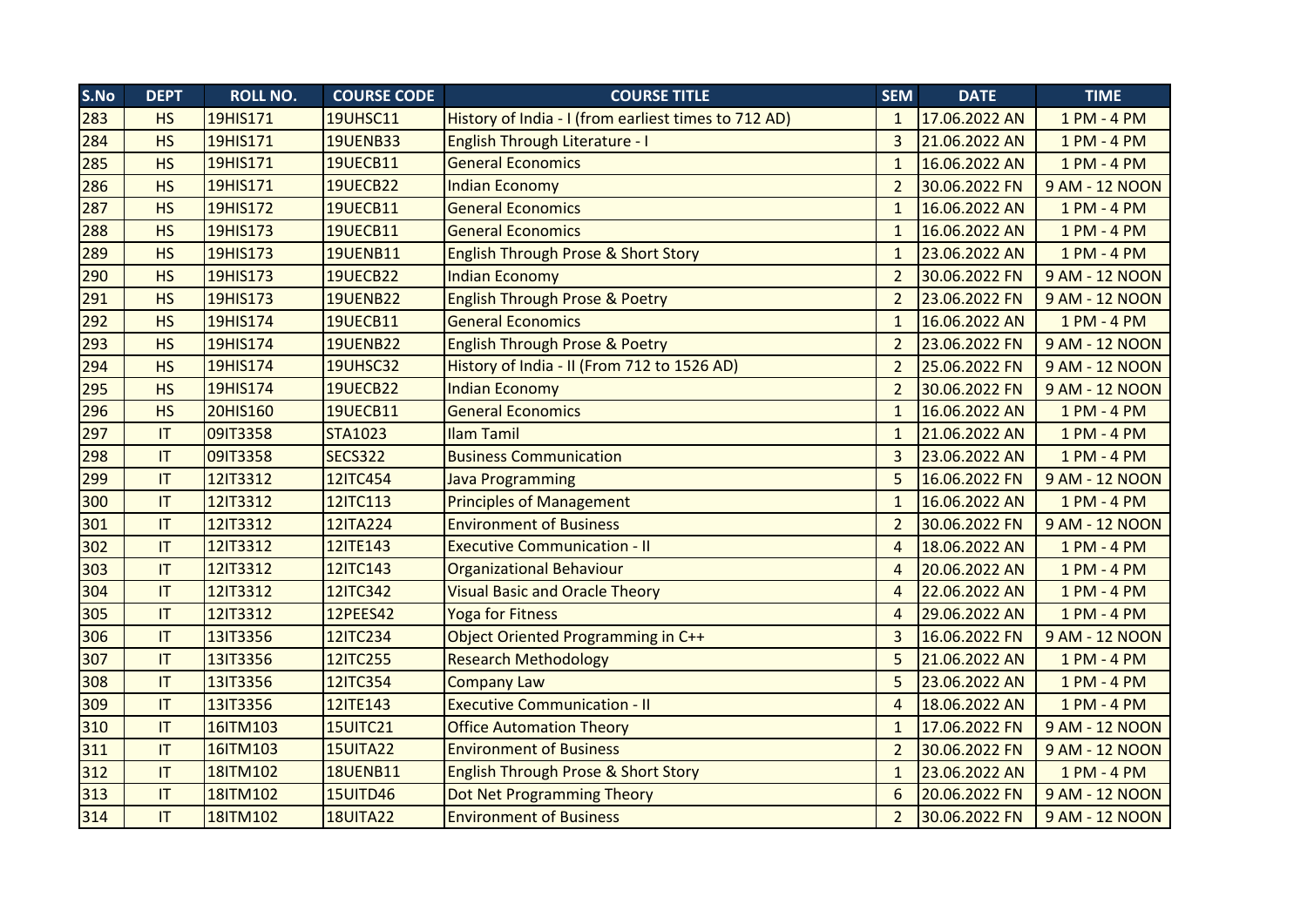| S.No | <b>DEPT</b> | <b>ROLL NO.</b> | <b>COURSE CODE</b> | <b>COURSE TITLE</b>                            | <b>SEM</b>     | <b>DATE</b>   | <b>TIME</b>    |
|------|-------------|-----------------|--------------------|------------------------------------------------|----------------|---------------|----------------|
| 315  | IT          | 18ITM102        | 15UITSL6           | <b>Export and Import Management</b>            | 6              | 25.06.2022 AN | 1 PM - 4 PM    |
| 316  | IT          | 18ITM136        | <b>15UELN13</b>    | <b>Business English</b>                        | $\overline{3}$ | 15.06.2022 AN | 1 PM - 4 PM    |
| 317  | IT          | 18ITM136        | 18UITC63           | <b>Java Programming</b>                        | $\overline{3}$ | 16.06.2022 FN | 9 AM - 12 NOON |
| 318  | IT          | 18ITM136        | <b>18UTML11</b>    | Thodarpu Tamil - I                             | $\mathbf{1}$   | 17.06.2022 AN | 1 PM - 4 PM    |
| 319  | IT          | 18ITM136        | <b>18UITA33</b>    | <b>Business Accounting</b>                     | 3              | 21.06.2022 AN | 1 PM - 4 PM    |
| 320  | IT          | 18ITM136        | <b>18UITA11</b>    | <b>Digital Principles</b>                      | $\mathbf{1}$   | 17.06.2022 FN | 9 AM - 12 NOON |
| 321  | IT          | 18ITM136        | <b>18UITA22</b>    | <b>Environment of Business</b>                 | $\overline{2}$ | 30.06.2022 FN | 9 AM - 12 NOON |
| 322  | IT          | 18ITM141        | <b>15UELN13</b>    | <b>Business English</b>                        | $\overline{3}$ | 15.06.2022 AN | 1 PM - 4 PM    |
| 323  | IT          | 18ITM141        | <b>18UENB22</b>    | <b>English Through Prose &amp; Poetry</b>      | $\overline{2}$ | 23.06.2022 FN | 9 AM - 12 NOON |
| 324  | IT          | 19ITM106        | <b>19UITC21</b>    | Programming in C                               | $\mathbf{1}$   | 16.06.2022 FN | 9 AM - 12 NOON |
| 325  | IT          | 19ITM106        | <b>19UTML11</b>    | Thodarpu Tamil - I                             | $\mathbf{1}$   | 17.06.2022 AN | 1 PM - 4 PM    |
| 326  | IT          | 19ITM106        | <b>19UITA11</b>    | <b>Digital Principles</b>                      | $\mathbf{1}$   | 17.06.2022 FN | 9 AM - 12 NOON |
| 327  | IT          | 19ITM106        | <b>19UITC11</b>    | <b>Principles of Management</b>                | $\mathbf{1}$   | 16.06.2022 AN | 1 PM - 4 PM    |
| 328  | IT          | 19ITM109        | <b>19UITC21</b>    | Programming in C                               | $\mathbf{1}$   | 16.06.2022 FN | 9 AM - 12 NOON |
| 329  | IT          | 19ITM109        | 19UITC53           | <b>Operating Systems</b>                       | 3              | 17.06.2022 AN | 1 PM - 4 PM    |
| 330  | IT          | 19ITM109        | <b>19UENB11</b>    | <b>English Through Prose &amp; Short Story</b> | $\mathbf{1}$   | 23.06.2022 AN | 1 PM - 4 PM    |
| 331  | IT          | 19ITM109        | <b>19UITC11</b>    | <b>Principles of Management</b>                | $\mathbf{1}$   | 16.06.2022 AN | 1 PM - 4 PM    |
| 332  | IT          | 19ITM115        | <b>19UITC21</b>    | Programming in C                               | $\mathbf{1}$   | 16.06.2022 FN | 9 AM - 12 NOON |
| 333  | IT          | 19ITM127        | <b>19UITC21</b>    | Programming in C                               | $\mathbf{1}$   | 16.06.2022 FN | 9 AM - 12 NOON |
| 334  | IT          | 19ITM143        | 19UITC63           | <b>Java Programming</b>                        | 3              | 16.06.2022 FN | 9 AM - 12 NOON |
| 335  | IT          | 19ITM143        | <b>19UITA33</b>    | <b>Business Accounting</b>                     | $\overline{3}$ | 21.06.2022 AN | 1 PM - 4 PM    |
| 336  | IT          | 19ITM143        | <b>19UTLN13</b>    | <b>Kristavamum Tamilum</b>                     | $\overline{3}$ | 15.06.2022 AN | 1 PM - 4 PM    |
| 337  | IT          | 19ITM144        | <b>19UITC21</b>    | Programming in C                               | $\mathbf{1}$   | 16.06.2022 FN | 9 AM - 12 NOON |
| 338  | IT          | 19ITM144        | <b>19UENB11</b>    | <b>English Through Prose &amp; Short Story</b> | $\mathbf{1}$   | 23.06.2022 AN | 1 PM - 4 PM    |
| 339  | IT          | 19ITM144        | <b>19UENB22</b>    | <b>English Through Prose &amp; Poetry</b>      | $\overline{2}$ | 23.06.2022 FN | 9 AM - 12 NOON |
| 340  | IT          | 19ITM156        | <b>19UTLN24</b>    | <b>Potti Thervugalil Tamil</b>                 | 4              | 29.06.2022 AN | 1 PM - 4 PM    |
| 341  | IT          | 19ITM156        | <b>19UITS24</b>    | <b>Quantitative Methods</b>                    | 4              | 18.06.2022 AN | 1 PM - 4 PM    |
| 342  | IT          | 19ITM158        | <b>19UITC21</b>    | Programming in C                               | $\mathbf{1}$   | 16.06.2022 FN | 9 AM - 12 NOON |
| 343  | IT          | 19ITM158        | <b>19UTML11</b>    | Thodarpu Tamil - I                             | $\mathbf{1}$   | 17.06.2022 AN | 1 PM - 4 PM    |
| 344  | IT          | 19ITM158        | <b>19UITA11</b>    | <b>Digital Principles</b>                      | $\mathbf{1}$   | 17.06.2022 FN | 9 AM - 12 NOON |
| 345  | IT          | 19ITM158        | <b>19UITC11</b>    | <b>Principles of Management</b>                | $\mathbf{1}$   | 16.06.2022 AN | 1 PM - 4 PM    |
| 346  | <b>MA</b>   | 08MA3413        | <b>SMA2015</b>     | <b>Calculus</b>                                | $\overline{2}$ | 25.06.2022 FN | 9 AM - 12 NOON |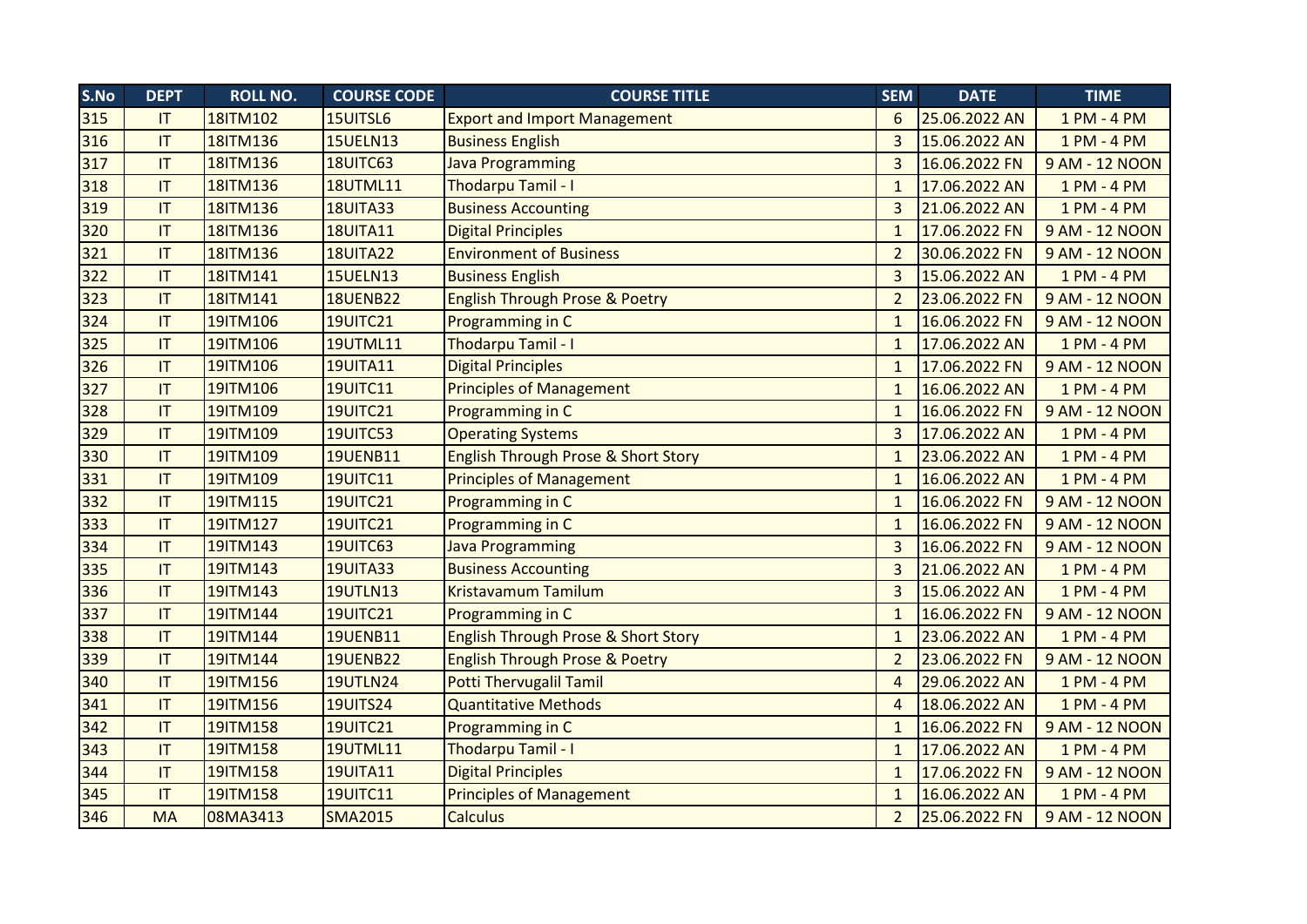| S.No | <b>DEPT</b> | <b>ROLL NO.</b> | <b>COURSE CODE</b> | <b>COURSE TITLE</b>                                             | <b>SEM</b>             | <b>DATE</b>   | <b>TIME</b>    |
|------|-------------|-----------------|--------------------|-----------------------------------------------------------------|------------------------|---------------|----------------|
| 347  | <b>MA</b>   | 16MAT259        | <b>15UPYB11</b>    | <b>Allied Physics - I</b>                                       | $\mathbf{1}$           | 15.06.2022 FN | 9 AM - 12 NOON |
| 348  | <b>MA</b>   | 16MAT259        | 15UMAC85           | C++ Programming                                                 | 5                      | 16.06.2022 AN | 1 PM - 4 PM    |
| 349  | <b>MA</b>   | 16MAT259        | <b>15UENA11</b>    | <b>English for Effective Communication - I</b>                  | $\mathbf{1}$           | 17.06.2022 FN | 9 AM - 12 NOON |
| 350  | <b>MA</b>   | 16MAT259        | <b>15UWSN13</b>    | Introduction to Gender Studies                                  | $\overline{3}$         | 17.06.2022 AN | 1 PM - 4 PM    |
| 351  | <b>MA</b>   | 16MAT259        | <b>15UENA33</b>    | Language Through Literature - I                                 | $\overline{3}$         | 23.06.2022 AN | 1 PM - 4 PM    |
| 352  | <b>MA</b>   | 16MAT259        | <b>15UENA44</b>    | Language Through Literature - II                                | $\overline{a}$         | 22.06.2022 AN | 1 PM - 4 PM    |
| 353  | <b>MA</b>   | 18MAT149        | <b>18UMAD05</b>    | C++ Programming                                                 | 5                      | 16.06.2022 AN | 1 PM - 4 PM    |
| 354  | <b>MA</b>   | 18MAT149        | <b>18UENA33</b>    | English Through Literature - I                                  | $\overline{3}$         | 21.06.2022 AN | 1 PM - 4 PM    |
| 355  | <b>MA</b>   | 18MAT221        | <b>15UPYB11</b>    | <b>Allied Physics - I</b>                                       | $\mathbf{1}$           | 15.06.2022 FN | 9 AM - 12 NOON |
| 356  | <b>MA</b>   | <b>18MAT221</b> | <b>18UTAL33</b>    | <b>Kappia Tamil</b>                                             | $\overline{3}$         | 17.06.2022 AN | 1 PM - 4 PM    |
| 357  | <b>MA</b>   | <b>18MAT221</b> | <b>18UMAA33</b>    | Analytical Geometry three dimensional and Vector Calculus       | 3                      | 21.06.2022 AN | 1 PM - 4 PM    |
| 358  | <b>MA</b>   | <b>18MAT221</b> | 15UPYB22           | <b>Allied Physics - II</b>                                      | $\overline{2}$         | 30.06.2022 FN | 9 AM - 12 NOON |
| 359  | <b>MA</b>   | <b>18MAT221</b> | <b>18UTAL44</b>    | Sangha Tamil                                                    | $\overline{4}$         | 20.06.2022 AN | 1 PM - 4 PM    |
| 360  | <b>MA</b>   | 18MAT225        | <b>18UMAC11</b>    | <b>Algebra and Trigonometry</b>                                 | $\mathbf{1}$           | 16.06.2022 FN | 9 AM - 12 NOON |
| 361  | <b>MA</b>   | <b>18MAT225</b> | 15UCHB11           | <b>Allied Chemistry - I</b>                                     | $\mathbf{1}$           | 16.06.2022 AN | 1 PM - 4 PM    |
| 362  | <b>MA</b>   | 18MAT225        | 18USBZ13           | <b>Fundamentals of Computer, Internet and Office Automation</b> | $\overline{3}$         | 17.06.2022 AN | 1 PM - 4 PM    |
| 363  | <b>MA</b>   | 18MAT225        | <b>18UMAA33</b>    | Analytical Geometry three dimensional and Vector Calculus       | 3                      | 21.06.2022 AN | 1 PM - 4 PM    |
| 364  | <b>MA</b>   | 18MAT225        | 18UMAC21           | Statistics - I                                                  | $\mathbf{1}$           | 17.06.2022 FN | 9 AM - 12 NOON |
| 365  | <b>MA</b>   | 18MAT225        | <b>18UHSN13</b>    | <b>Art History of India</b>                                     | $\overline{3}$         | 15.06.2022 AN | 1 PM - 4 PM    |
| 366  | <b>MA</b>   | <b>18MAT225</b> | 18UMAC53           | <b>Sequences and Series</b>                                     | $\overline{3}$         | 23.06.2022 AN | 1 PM - 4 PM    |
| 367  | <b>MA</b>   | <b>18MAT225</b> | 15UCHB22           | <b>Allied Chemistry - II</b>                                    | $\overline{2}$         | 30.06.2022 FN | 9 AM - 12 NOON |
| 368  | <b>MA</b>   | <b>18MAT225</b> | 18UMAC32           | <b>Calculus</b>                                                 | $\overline{2}$         | 25.06.2022 FN | 9 AM - 12 NOON |
| 369  | <b>MA</b>   | <b>18MAT225</b> | 18UMAC42           | Statistics - II                                                 | $\overline{2}$         | 28.06.2022 FN | 9 AM - 12 NOON |
| 370  | <b>MA</b>   | 19MAT131        | <b>19UTAL11</b>    | <b>Valar Tamil</b>                                              | $\mathbf{1}$           | 16.06.2022 FN | 9 AM - 12 NOON |
| 371  | <b>MA</b>   | 19MAT131        | <b>19UPYB11</b>    | <b>Allied Physics - I</b>                                       | $\mathbf{1}$           | 15.06.2022 FN | 9 AM - 12 NOON |
| 372  | <b>MA</b>   | 19MAT131        | <b>19UMAA33</b>    | Analytical Geometry of 3D & Vector Calculus                     | $\overline{3}$         | 17.06.2022 AN | 1 PM - 4 PM    |
| 373  | <b>MA</b>   | 19MAT131        | <b>19UPYB22</b>    | <b>Allied Physics - II</b>                                      | $\overline{2}$         | 30.06.2022 FN | 9 AM - 12 NOON |
| 374  | <b>MA</b>   | 19MAT135        | <b>19UMAA44</b>    | Differential Equations and Applications                         | $\overline{4}$         | 27.06.2022 AN | 1 PM - 4 PM    |
| 375  | <b>MA</b>   | 19MAT135        | <b>19UENA44</b>    | English Through Literature - II                                 | $\boldsymbol{\Lambda}$ | 22.06.2022 AN | 1 PM - 4 PM    |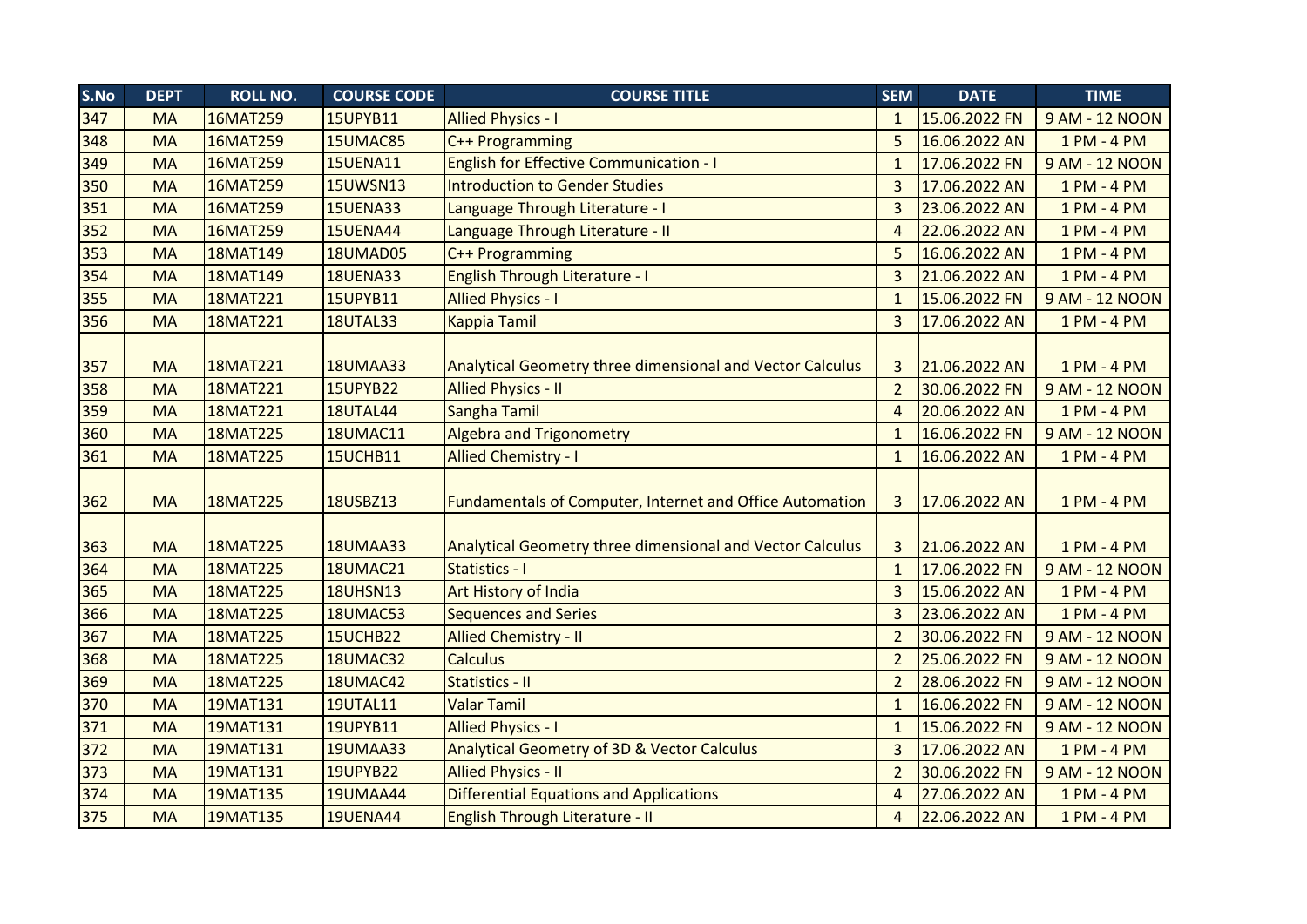| S.No | <b>DEPT</b> | <b>ROLL NO.</b> | <b>COURSE CODE</b> | <b>COURSE TITLE</b>                                             | <b>SEM</b>     | <b>DATE</b>   | <b>TIME</b>    |
|------|-------------|-----------------|--------------------|-----------------------------------------------------------------|----------------|---------------|----------------|
| 376  | <b>MA</b>   | <b>19MAT135</b> | 19UMAC64           | <b>Mechanics</b>                                                | $\overline{4}$ | 24.06.2022 AN | 1 PM - 4 PM    |
| 377  | <b>MA</b>   | 19MAT135        | <b>19UTAL44</b>    | Sangha Tamil                                                    | $\overline{4}$ | 20.06.2022 AN | 1 PM - 4 PM    |
| 378  | <b>MA</b>   | <b>19MAT136</b> | <b>19UHSN13</b>    | History of Freedom struggle in India                            | $\overline{3}$ | 17.06.2022 FN | 9 AM - 12 NOON |
| 379  | <b>MA</b>   | 19MAT136        | <b>19UENB33</b>    | <b>English Through Literature - I</b>                           | 3              | 21.06.2022 AN | 1 PM - 4 PM    |
| 380  | <b>MA</b>   | 19MAT148        | <b>19URDN24</b>    | <b>Food Preservation</b>                                        | $\overline{4}$ | 29.06.2022 AN | 1 PM - 4 PM    |
| 381  | <b>MA</b>   | 19MAT167        | <b>19UTAL11</b>    | <b>Valar Tamil</b>                                              | $\mathbf{1}$   | 16.06.2022 FN | 9 AM - 12 NOON |
| 382  | <b>MA</b>   | 19MAT167        | <b>19UPYB11</b>    | <b>Allied Physics - I</b>                                       | $\mathbf{1}$   | 15.06.2022 FN | 9 AM - 12 NOON |
| 383  | <b>MA</b>   | 19MAT167        | <b>19UTAL33</b>    | <b>Kappia Tamil</b>                                             | 3              | 17.06.2022 AN | 1 PM - 4 PM    |
| 384  | <b>MA</b>   | 19MAT167        | <b>19UPYB22</b>    | <b>Allied Physics - II</b>                                      | $\overline{2}$ | 30.06.2022 FN | 9 AM - 12 NOON |
| 385  | <b>MA</b>   | 19MAT168        | <b>19UPYB11</b>    | <b>Allied Physics - I</b>                                       | $\mathbf{1}$   | 15.06.2022 FN | 9 AM - 12 NOON |
| 386  | <b>MA</b>   | 19MAT168        | <b>19UENB11</b>    | <b>English Through Prose &amp; Short Story</b>                  | $\mathbf{1}$   | 23.06.2022 AN | 1 PM - 4 PM    |
| 387  | <b>MA</b>   | 19MAT168        | <b>19UPYB22</b>    | <b>Allied Physics - II</b>                                      | $\overline{2}$ | 30.06.2022 FN | 9 AM - 12 NOON |
| 388  | <b>MA</b>   | 20MAT122        | <b>19UTAL11</b>    | <b>Valar Tamil</b>                                              | $\mathbf{1}$   | 16.06.2022 FN | 9 AM - 12 NOON |
| 389  | <b>MA</b>   | <b>20MAT148</b> | <b>19UCHB11</b>    | <b>Allied Chemistry - I</b>                                     | $\mathbf{1}$   | 16.06.2022 AN | 1 PM - 4 PM    |
| 390  | <b>MA</b>   | 20MAT148        | 19UMAC32           | <b>Calculus</b>                                                 | $\overline{2}$ | 25.06.2022 FN | 9 AM - 12 NOON |
| 391  | <b>MA</b>   | <b>20MAT148</b> | <b>19UTAL22</b>    | <b>Theiva Tamil</b>                                             | $\overline{2}$ | 21.06.2022 FN | 9 AM - 12 NOON |
| 392  | PE          | 13PE3564        | 12PEC143           | Game - IV (Hand Ball, Hockey, Table Tennis) Theory              | $\overline{4}$ | 24.06.2022 AN | 1 PM - 4 PM    |
| 393  | PE          | 13PE3564        | <b>12INES42</b>    | Animation                                                       | $\overline{4}$ | 29.06.2022 AN | 1 PM - 4 PM    |
| 394  | <b>PE</b>   | 13PE3564        | 12PEC563           | <b>Yoga for Fitness- Theory</b>                                 | 6              | 27.06.2022 FN | 9 AM - 12 NOON |
|      |             |                 |                    | Kinesiology and Bio - mechanics in Physical Education and       |                |               |                |
| 395  | <b>PE</b>   | 13PE3564        | 12PEC165           | <b>Sports</b>                                                   | 6              | 20.06.2022 FN | 9 AM - 12 NOON |
| 396  | PE          | 17PED111        | <b>15UBAN13</b>    | <b>Introduction to Marketing Management</b>                     | $\overline{3}$ | 15.06.2022 AN | 1 PM - 4 PM    |
| 397  | PE          | 17PED111        | 15UPEC64           | Game - IV (Handball, Hockey, Table Tennis) Theory               | $\overline{4}$ | 24.06.2022 AN | 1 PM - 4 PM    |
| 398  | PE          | 17PED149        | <b>15UWSN13</b>    | Introduction to Gender Studies                                  | $\overline{3}$ | 17.06.2022 AN | 1 PM - 4 PM    |
| 399  | PE          | 18PED186        | <b>15UPEA11</b>    | <b>Fundamentals of Physical Education</b>                       | $\mathbf{1}$   | 15.06.2022 FN | 9 AM - 12 NOON |
| 400  | PE          | 18PED186        | <b>15UPEC11</b>    | Games - I (Volleyball, Kabaddi, Badminton)                      | $\mathbf{1}$   | 16.06.2022 AN | 1 PM - 4 PM    |
| 401  | PE          | 18PED186        | 15UPEC53           | Games - III (Football, Cricket, Tennis)                         | $\mathbf{3}$   | 17.06.2022 FN | 9 AM - 12 NOON |
|      |             |                 |                    |                                                                 |                |               |                |
| 402  | <b>PE</b>   | 18PED186        | 18USBZ13           | <b>Fundamentals of Computer, Internet and Office Automation</b> | 3              | 17.06.2022 AN | 1 PM - 4 PM    |
| 403  | <b>PE</b>   | 18PED186        | <b>18UPEC21</b>    | <b>Track and Combined Events - I</b>                            | $\mathbf{1}$   | 23.06.2022 AN | 1 PM - 4 PM    |
| 404  | <b>PE</b>   | 18PED186        | <b>15UPEC32</b>    | Games - II (Basketball, Ball-Badminton, Kho-Kho) - Theory       | $\mathbf{2}$   | 25.06.2022 FN | 9 AM - 12 NOON |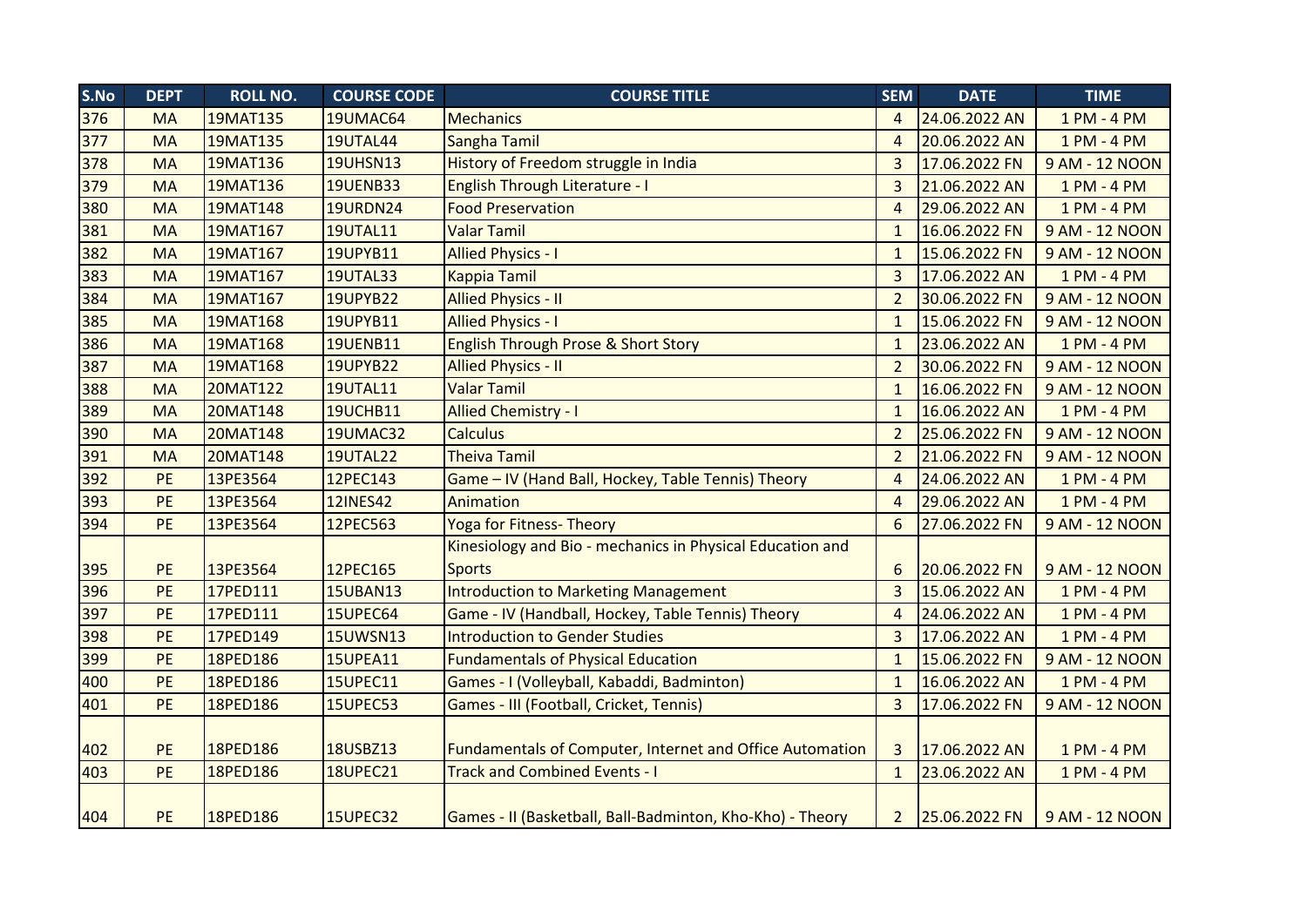| S.No | <b>DEPT</b> | <b>ROLL NO.</b> | <b>COURSE CODE</b> | <b>COURSE TITLE</b>                                       | <b>SEM</b>     | <b>DATE</b>   | <b>TIME</b>    |
|------|-------------|-----------------|--------------------|-----------------------------------------------------------|----------------|---------------|----------------|
| 405  | <b>PE</b>   | 18PED186        | 15UPEA22           | <b>Human Anatomy and Physiology</b>                       | $2^{\circ}$    | 30.06.2022 FN | 9 AM - 12 NOON |
|      |             |                 |                    | Kinesiology and Bio - mechanics in Physical Education and |                |               |                |
| 406  | <b>PE</b>   | 18PED186        | 15UPED26           | <b>Sports</b>                                             | 6              | 20.06.2022 FN | 9 AM - 12 NOON |
| 407  | <b>PE</b>   | 18PED186        | 15UPED36           | <b>Sports Psychology and Sociology</b>                    | 6              | 22.06.2022 FN | 9 AM - 12 NOON |
| 408  | PE          | 18PED190        | 15UPEC64           | Game - IV (Handball, Hockey, Table Tennis) Theory         | $\overline{4}$ | 24.06.2022 AN | 1 PM - 4 PM    |
| 409  | <b>PE</b>   | 19PED109        | <b>19UPEA11</b>    | <b>Fundamentals of Physical Education</b>                 | $\mathbf{1}$   | 15.06.2022 FN | 9 AM - 12 NOON |
| 410  | PE          | 19PED109        | <b>19UTAL11</b>    | <b>Valar Tamil</b>                                        | $\mathbf{1}$   | 16.06.2022 FN | 9 AM - 12 NOON |
| 411  | <b>PE</b>   | 19PED109        | <b>19UENB33</b>    | <b>English Through Literature - I</b>                     | 3              | 21.06.2022 AN | 1 PM - 4 PM    |
| 412  | PE          | 19PED109        | <b>19UENB11</b>    | <b>English Through Prose &amp; Short Story</b>            | $\mathbf{1}$   | 23.06.2022 AN | 1 PM - 4 PM    |
| 413  | PE          | 19PED109        | <b>19UENB44</b>    | English Through Literature - II                           | 4              | 22.06.2022 AN | 1 PM - 4 PM    |
| 414  | PE          | 19PED121        | <b>19UPEA33</b>    | <b>Methods in Physical Education</b>                      | 3              | 16.06.2022 AN | 1 PM - 4 PM    |
| 415  | <b>PE</b>   | 19PED121        | <b>19UPEC11</b>    | <b>Theories of Game - I</b>                               | $\mathbf{1}$   | 17.06.2022 FN | 9 AM - 12 NOON |
| 416  | <b>PE</b>   | 19PED121        | <b>19UTAL33</b>    | <b>Kappia Tamil</b>                                       | $\overline{3}$ | 17.06.2022 AN | 1 PM - 4 PM    |
| 417  | PE          | 19PED123        | <b>19UPEA11</b>    | <b>Fundamentals of Physical Education</b>                 | $\mathbf{1}$   | 15.06.2022 FN | 9 AM - 12 NOON |
| 418  | <b>PE</b>   | 19PED123        | <b>19UPEC11</b>    | <b>Theories of Game - I</b>                               | $\mathbf{1}$   | 17.06.2022 FN | 9 AM - 12 NOON |
| 419  | PE          | 19PED123        | <b>19UTAL44</b>    | Sangha Tamil                                              | $\overline{4}$ | 20.06.2022 AN | 1 PM - 4 PM    |
| 420  | <b>PE</b>   | 19PED125        | 19USBE11           | <b>Office Automation and Design</b>                       | $\mathbf{1}$   | 16.06.2022 AN | 1 PM - 4 PM    |
| 421  | PE          | 19PED125        | <b>19UENB33</b>    | <b>English Through Literature - I</b>                     | 3              | 21.06.2022 AN | 1 PM - 4 PM    |
| 422  | <b>PE</b>   | 19PED128        | 19UPEC43           | <b>Track &amp; Combined Events</b>                        | 3              | 21.06.2022 AN | 1 PM - 4 PM    |
| 423  | PE          | 19PED128        | <b>19UENB11</b>    | <b>English Through Prose &amp; Short Story</b>            | $\mathbf{1}$   | 23.06.2022 AN | 1 PM - 4 PM    |
| 424  | <b>PE</b>   | 19PED128        | <b>19UBAN24</b>    | <b>Introduction to Office Management</b>                  | $\overline{4}$ | 29.06.2022 AN | 1 PM - 4 PM    |
| 425  | PE          | 19PED133        | <b>19UTAL11</b>    | <b>Valar Tamil</b>                                        | $\mathbf{1}$   | 16.06.2022 FN | 9 AM - 12 NOON |
| 426  | <b>PE</b>   | 19PED133        | <b>19UBAN24</b>    | <b>Introduction to Office Management</b>                  | $\overline{4}$ | 29.06.2022 AN | 1 PM - 4 PM    |
| 427  | PE          | 19PED141        | <b>19UWSN13</b>    | <b>Introduction to Gender Studies</b>                     | $\overline{3}$ | 17.06.2022 AN | 1 PM - 4 PM    |
| 428  | PE          | 19PED146        | <b>19UTAL44</b>    | Sangha Tamil                                              | 4              | 20.06.2022 AN | 1 PM - 4 PM    |
| 429  | <b>PE</b>   | 19PED175        | <b>19UPEA33</b>    | <b>Methods in Physical Education</b>                      | 3              | 16.06.2022 AN | 1 PM - 4 PM    |
| 430  | PE          | 19PED175        | <b>19UTAL11</b>    | <b>Valar Tamil</b>                                        | $\mathbf{1}$   | 16.06.2022 FN | 9 AM - 12 NOON |
| 431  | <b>PE</b>   | 19PED175        | <b>19UBAN13</b>    | <b>Introduction to Marketing Management</b>               | $\overline{3}$ | 15.06.2022 AN | 1 PM - 4 PM    |
| 432  | PE          | 20PED104        | <b>19UTAL22</b>    | <b>Theiva Tamil</b>                                       | $\overline{2}$ | 21.06.2022 FN | 9 AM - 12 NOON |
| 433  | <b>PE</b>   | 20PED104        | <b>19UENB22</b>    | <b>English Through Prose &amp; Poetry</b>                 | $\overline{2}$ | 23.06.2022 FN | 9 AM - 12 NOON |
| 434  | PE          | 20PED109        | <b>19UPEA11</b>    | <b>Fundamentals of Physical Education</b>                 | $\mathbf{1}$   | 15.06.2022 FN | 9 AM - 12 NOON |
| 435  | <b>PE</b>   | 20PED109        | <b>19UTAL11</b>    | <b>Valar Tamil</b>                                        | $\mathbf{1}$   | 16.06.2022 FN | 9 AM - 12 NOON |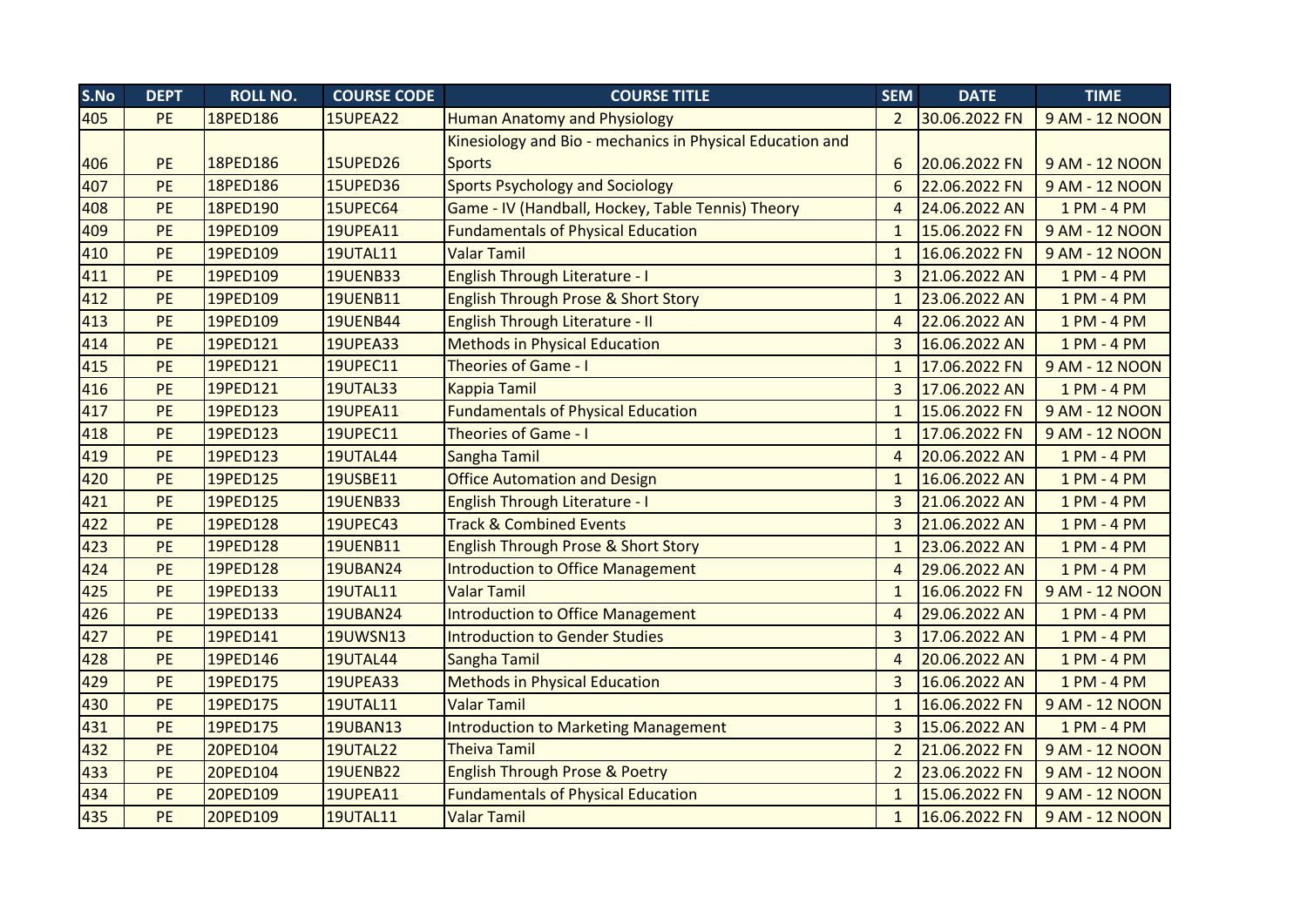| S.No | <b>DEPT</b> | <b>ROLL NO.</b> | <b>COURSE CODE</b> | <b>COURSE TITLE</b>                                             | <b>SEM</b>     | <b>DATE</b>   | <b>TIME</b>    |
|------|-------------|-----------------|--------------------|-----------------------------------------------------------------|----------------|---------------|----------------|
| 436  | <b>PE</b>   | 20PED109        | <b>19UENB11</b>    | <b>English Through Prose &amp; Short Story</b>                  | $\mathbf{1}$   | 23.06.2022 AN | 1 PM - 4 PM    |
| 437  | <b>PE</b>   | 20PED113        | <b>19UTAL11</b>    | Valar Tamil                                                     | $\mathbf{1}$   | 16.06.2022 FN | 9 AM - 12 NOON |
| 438  | PE          | 20PED113        | <b>19UPEA22</b>    | <b>Human Anatomy and Physiology</b>                             | $\overline{2}$ | 30.06.2022 FN | 9 AM - 12 NOON |
| 439  | <b>PE</b>   | 20PED125        | <b>19UENB22</b>    | <b>English Through Prose &amp; Poetry</b>                       | $\overline{2}$ | 23.06.2022 FN | 9 AM - 12 NOON |
| 440  | PE          | 20PED125        | <b>19UPEA22</b>    | <b>Human Anatomy and Physiology</b>                             | $\overline{2}$ | 30.06.2022 FN | 9 AM - 12 NOON |
| 441  | <b>PE</b>   | 20PED125        | <b>19UTAL22</b>    | <b>Theiva Tamil</b>                                             | $2^{\circ}$    | 21.06.2022 FN | 9 AM - 12 NOON |
| 442  | PE          | 20PED125        | 19UPEC22           | <b>Theories of Game - II</b>                                    | $\overline{2}$ | 25.06.2022 FN | 9 AM - 12 NOON |
| 443  | <b>PE</b>   | 21PED127        | <b>19UPEA11</b>    | <b>Fundamentals of Physical Education</b>                       | $\mathbf{1}$   | 15.06.2022 FN | 9 AM - 12 NOON |
| 444  | PY          | 19PHY118        | <b>19UENA22</b>    | <b>English Through Prose &amp; Poetry</b>                       | $\overline{2}$ | 23.06.2022 FN | 9 AM - 12 NOON |
| 445  | PY          | <b>20PHY113</b> | 19UPYC33           | <b>Basic Electronics</b>                                        | $\overline{3}$ | 17.06.2022 FN | 9 AM - 12 NOON |
| 446  | PY          | <b>20PHY136</b> | 19UPYC33           | <b>Basic Electronics</b>                                        | 3              | 17.06.2022 FN | 9 AM - 12 NOON |
| 447  | <b>RD</b>   | 17RDS111        | 15URDD04           | Horticulture                                                    | $\overline{4}$ | 24.06.2022 AN | 1 PM - 4 PM    |
| 448  | <b>RD</b>   | 18RDS133        | <b>15UECN13</b>    | <b>Elements of Indian Economy</b>                               | $\overline{3}$ | 16.06.2022 AN | 1 PM - 4 PM    |
|      |             |                 |                    |                                                                 |                |               |                |
| 449  | <b>RD</b>   | 18RDS133        | 18USBZ13           | <b>Fundamentals of Computer, Internet and Office Automation</b> | 3              | 17.06.2022 AN | 1 PM - 4 PM    |
| 450  | <b>RD</b>   | 18RDS133        | <b>18USBZ24</b>    | <b>Web Design</b>                                               | $\overline{4}$ | 18.06.2022 AN | 1 PM - 4 PM    |
| 451  | <b>RD</b>   | 19RDS106        | <b>19UECN13</b>    | <b>Elements of Indian Economy</b>                               | $\overline{3}$ | 16.06.2022 AN | 1 PM - 4 PM    |
| 452  | <b>RD</b>   | 19RDS106        | <b>19URDC11</b>    | <b>Fundamentals of Life Sciences</b>                            | $\mathbf{1}$   | 15.06.2022 FN | 9 AM - 12 NOON |
| 453  | <b>RD</b>   | 19RDS106        | <b>19UPYN24</b>    | <b>Basics of Applied Physics</b>                                | $\overline{4}$ | 29.06.2022 AN | 1 PM - 4 PM    |
| 454  | <b>RD</b>   | 19RDS106        | <b>19UTML22</b>    | Thodarpu Tamil - II                                             | $\overline{2}$ | 21.06.2022 FN | 9 AM - 12 NOON |
| 455  | <b>RD</b>   | 19RDS120        | <b>19URDE15</b>    | <b>Commercial Agriculture</b>                                   | 5              | 21.06.2022 AN | 1 PM - 4 PM    |
| 456  | <b>RD</b>   | 19RDS125        | <b>19URDA44</b>    | <b>Communication and Extension</b>                              | $\overline{4}$ | 27.06.2022 AN | 1 PM - 4 PM    |
| 457  | <b>RD</b>   | 19RDS125        | 19URCH04           | Farm Management Practice - II                                   | 4              | 24.06.2022 AN | 1 PM - 4 PM    |
| 458  | <b>RD</b>   | 19RDS125        | <b>19UMAN24</b>    | <b>Operation Research Techniques</b>                            | $\overline{4}$ | 29.06.2022 AN | 1 PM - 4 PM    |
| 459  | <b>RD</b>   | 19RDS125        | <b>19USYE24</b>    | <b>Web Design</b>                                               | $\overline{4}$ | 18.06.2022 AN | 1 PM - 4 PM    |
| 460  | <b>RD</b>   | 19RDS132        | <b>19URCS63</b>    | <b>Gender, Society and Development</b>                          | $\overline{3}$ | 17.06.2022 AN | 1 PM - 4 PM    |
| 461  | <b>RD</b>   | 19RDS132        | <b>19URDC21</b>    | <b>Basics of Farm Animal Management</b>                         | $\mathbf{1}$   | 21.06.2022 AN | 1 PM - 4 PM    |
| 462  | <b>RD</b>   | 19RDS132        | <b>19URDA11</b>    | <b>Introduction to Rural Society</b>                            | $\mathbf{1}$   | 23.06.2022 AN | 1 PM - 4 PM    |
| 463  | <b>RD</b>   | 19RDS132        | <b>19URCS53</b>    | <b>Participatory Rural Appraisal</b>                            | 3              | 17.06.2022 FN | 9 AM - 12 NOON |
| 464  | <b>RD</b>   | 19RDS138        | <b>19URDC11</b>    | <b>Fundamentals of Life Sciences</b>                            | $\mathbf{1}$   | 15.06.2022 FN | 9 AM - 12 NOON |
| 465  | <b>RD</b>   | 19RDS138        | <b>19URDC32</b>    | <b>Dynamics of Rural Development</b>                            | $\overline{2}$ | 25.06.2022 FN | 9 AM - 12 NOON |
| 466  | <b>RD</b>   | 19RDS143        | <b>19UHSN13</b>    | History of Freedom struggle in India                            | $\overline{3}$ | 17.06.2022 FN | 9 AM - 12 NOON |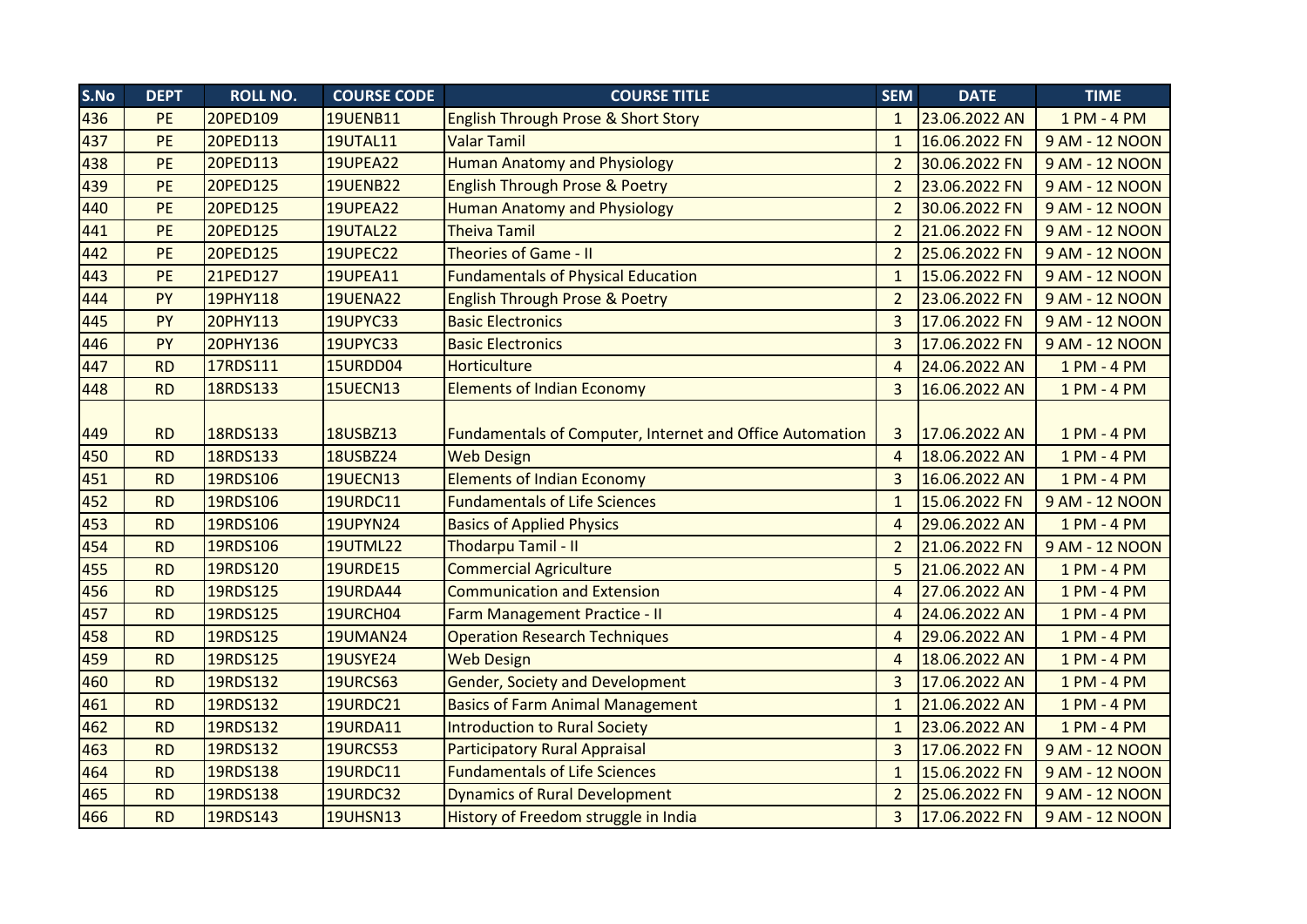| S.No | <b>DEPT</b> | <b>ROLL NO.</b> | <b>COURSE CODE</b> | <b>COURSE TITLE</b>                            | <b>SEM</b>     | <b>DATE</b>   | <b>TIME</b>    |
|------|-------------|-----------------|--------------------|------------------------------------------------|----------------|---------------|----------------|
| 467  | <b>RD</b>   | 19RDS152        | <b>19URCS73</b>    | <b>Human Behaviour in Rural Society</b>        | $\overline{3}$ | 16.06.2022 AN | 1 PM - 4 PM    |
| 468  | <b>RD</b>   | 19RDS152        | <b>19URDC21</b>    | <b>Basics of Farm Animal Management</b>        | $\mathbf{1}$   | 21.06.2022 AN | 1 PM - 4 PM    |
| 469  | <b>RD</b>   | 19RDS152        | <b>19URDC11</b>    | <b>Fundamentals of Life Sciences</b>           | $\mathbf{1}$   | 15.06.2022 FN | 9 AM - 12 NOON |
| 470  | <b>RD</b>   | 19RDS152        | <b>19URDA11</b>    | Introduction to Rural Society                  | $\mathbf{1}$   | 23.06.2022 AN | 1 PM - 4 PM    |
| 471  | <b>RD</b>   | 19RDS172        | <b>19URDC11</b>    | <b>Fundamentals of Life Sciences</b>           | $\mathbf{1}$   | 15.06.2022 FN | 9 AM - 12 NOON |
| 472  | <b>RD</b>   | 19RDS172        | <b>19URDA11</b>    | <b>Introduction to Rural Society</b>           | $\mathbf{1}$   | 23.06.2022 AN | 1 PM - 4 PM    |
| 473  | <b>RD</b>   | 19RDS172        | <b>19UTML22</b>    | Thodarpu Tamil - II                            | $\overline{2}$ | 21.06.2022 FN | 9 AM - 12 NOON |
| 474  | <b>RD</b>   | 20RDS125        | <b>19UTML11</b>    | Thodarpu Tamil - I                             | $\mathbf{1}$   | 17.06.2022 AN | 1 PM - 4 PM    |
| 475  | <b>RD</b>   | 20RDS125        | <b>19URDC21</b>    | <b>Basics of Farm Animal Management</b>        | $\mathbf{1}$   | 21.06.2022 AN | 1 PM - 4 PM    |
| 476  | <b>RD</b>   | 20RDS125        | <b>19UENB11</b>    | <b>English Through Prose &amp; Short Story</b> | $\mathbf{1}$   | 23.06.2022 AN | 1 PM - 4 PM    |
| 477  | <b>RD</b>   | 20RDS125        | <b>19URDC11</b>    | <b>Fundamentals of Life Sciences</b>           | $\mathbf{1}$   | 15.06.2022 FN | 9 AM - 12 NOON |
| 478  | <b>RD</b>   | 20RDS145        | <b>19UENB11</b>    | <b>English Through Prose &amp; Short Story</b> | 1              | 23.06.2022 AN | 1 PM - 4 PM    |
| 479  | <b>RD</b>   | 20RDS145        | <b>19UENB22</b>    | English Through Prose & Poetry                 | $\overline{2}$ | 23.06.2022 FN | 9 AM - 12 NOON |
| 480  | <b>RD</b>   | 20RDS145        | <b>19UTML22</b>    | Thodarpu Tamil - II                            | $\overline{2}$ | 21.06.2022 FN | 9 AM - 12 NOON |
| 481  | <b>RD</b>   | 21RDS158        | <b>19UTML11</b>    | Thodarpu Tamil - I                             | $\mathbf{1}$   | 17.06.2022 AN | 1 PM - 4 PM    |
| 482  | <b>TA</b>   | 17TAM115        | <b>17UTLE13</b>    | Makkal Thagaval Thodarbial Arimugam            | $\overline{3}$ | 16.06.2022 FN | 9 AM - 12 NOON |
| 483  | <b>TA</b>   | 17TAM115        | <b>15UTAL33</b>    | <b>Kappia Tamil</b>                            | 3              | 17.06.2022 AN | 1 PM - 4 PM    |
| 484  | <b>TA</b>   | 17TAM115        | <b>15UENB33</b>    | Language Through Literature - I                | $\overline{3}$ | 23.06.2022 AN | 1 PM - 4 PM    |
| 485  | <b>TA</b>   | 18TAM103        | <b>17UTLA11</b>    | Kanini Thamilum Inaiya Payanpadum              | $\mathbf{1}$   | 16.06.2022 AN | 1 PM - 4 PM    |
| 486  | <b>TA</b>   | 18TAM103        | <b>17UTLC21</b>    | Ilakkanam - Nannul Ezhuthu                     | $\mathbf{1}$   | 17.06.2022 FN | 9 AM - 12 NOON |
| 487  | <b>TA</b>   | 18TAM103        | <b>17UTLC63</b>    | Ilakkanam-Yappu, Ani                           | 3              | 15.06.2022 FN | 9 AM - 12 NOON |
| 488  | <b>TA</b>   | 18TAM103        | <b>18UTAL33</b>    | <b>Kappia Tamil</b>                            | $\overline{3}$ | 17.06.2022 AN | 1 PM - 4 PM    |
| 489  | <b>TA</b>   | 18TAM103        | <b>17UTLE13</b>    | Makkal Thagaval Thodarbiyal Arimugam           | $\overline{3}$ | 16.06.2022 FN | 9 AM - 12 NOON |
| 490  | <b>TA</b>   | 18TAM103        | <b>18UENB33</b>    | <b>English Through Literature - I</b>          | $\overline{3}$ | 21.06.2022 AN | 1 PM - 4 PM    |
| 491  | <b>TA</b>   | 18TAM103        | <b>18UENB11</b>    | <b>English Through Prose &amp; Short Story</b> | $\mathbf{1}$   | 23.06.2022 AN | 1 PM - 4 PM    |
| 492  | <b>TA</b>   | 18TAM103        | <b>18UITN13</b>    | <b>Image Editing Tools</b>                     | 3              | 15.06.2022 AN | 1 PM - 4 PM    |
| 493  | <b>TA</b>   | 18TAM110        | <b>17UTLC95</b>    | Kappia Ilakkiyam                               | 5              | 17.06.2022 FN | 9 AM - 12 NOON |
| 494  | <b>TA</b>   | 19TAM108        | <b>19UTLC21</b>    | Ilakkanam - Nannul Ezhuthu                     | $\mathbf{1}$   | 17.06.2022 FN | 9 AM - 12 NOON |
| 495  | <b>TA</b>   | 19TAM129        | <b>19UTLD15</b>    | Nadagakalaiyum Thiraipadakkalaiyum             | 5              | 21.06.2022 AN | 1 PM - 4 PM    |
| 496  | <b>TA</b>   | 19TAM140        | <b>19UTAL11</b>    | <b>Valar Tamil</b>                             | $\mathbf{1}$   | 16.06.2022 FN | 9 AM - 12 NOON |
| 497  | <b>TA</b>   | 19TAM140        | <b>19UENB11</b>    | <b>English Through Prose &amp; Short Story</b> | $\mathbf{1}$   | 23.06.2022 AN | 1 PM - 4 PM    |